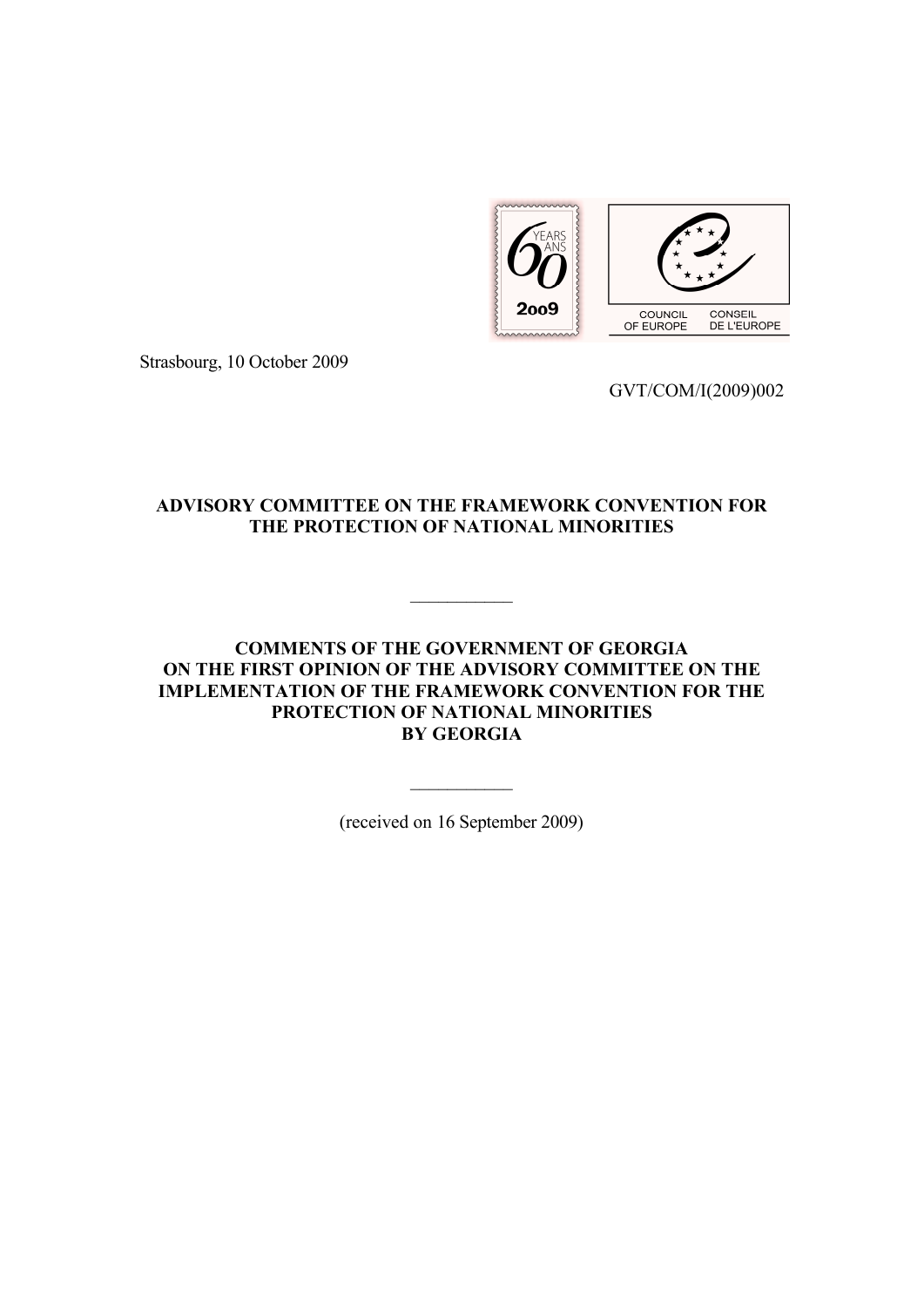# Comments of the Government of Georgia on the First Opinion of the Advisory Committee on the Implementation of the Framework Convention for the Protection of National Minorities in Georgia

### General

On 19 March 2009 the Advisory Committee has adopted its Opinion on compliance by Georgia with the obligations stemming from the Framework Convention for the Protection of National Minorities. The Opinion is based on the "First State Report" of the Government of Georgia submitted to the Council of Europe and the information received by the delegation of the Advisory Committee from the state agencies, non-governmental organizations and other sources during its visit to Georgia from 8 to 13 December 2008.

The Government of Georgia appreciates the efforts of the Advisory Committee in monitoring the implementation of the Framework Convention and is pleased to accept the invitation to comment on the Opinion. The Advisory Committee has indeed paid attention to many important questions and the Government of Georgia reaffirms its willingness to continue close cooperation and dialogue with the Committee in addressing its concerns.

The structure of the following comments corresponds with the structure of the part II of the Opinion; in particular comments are linked with remarks related to individual articles of the Framework Convention.

The Opinion of the Advisory Committee, along with the following comments, will be made public and forwarded to national minority organizations, therefore giving them the opportunity to reflect upon both documents and express their own views.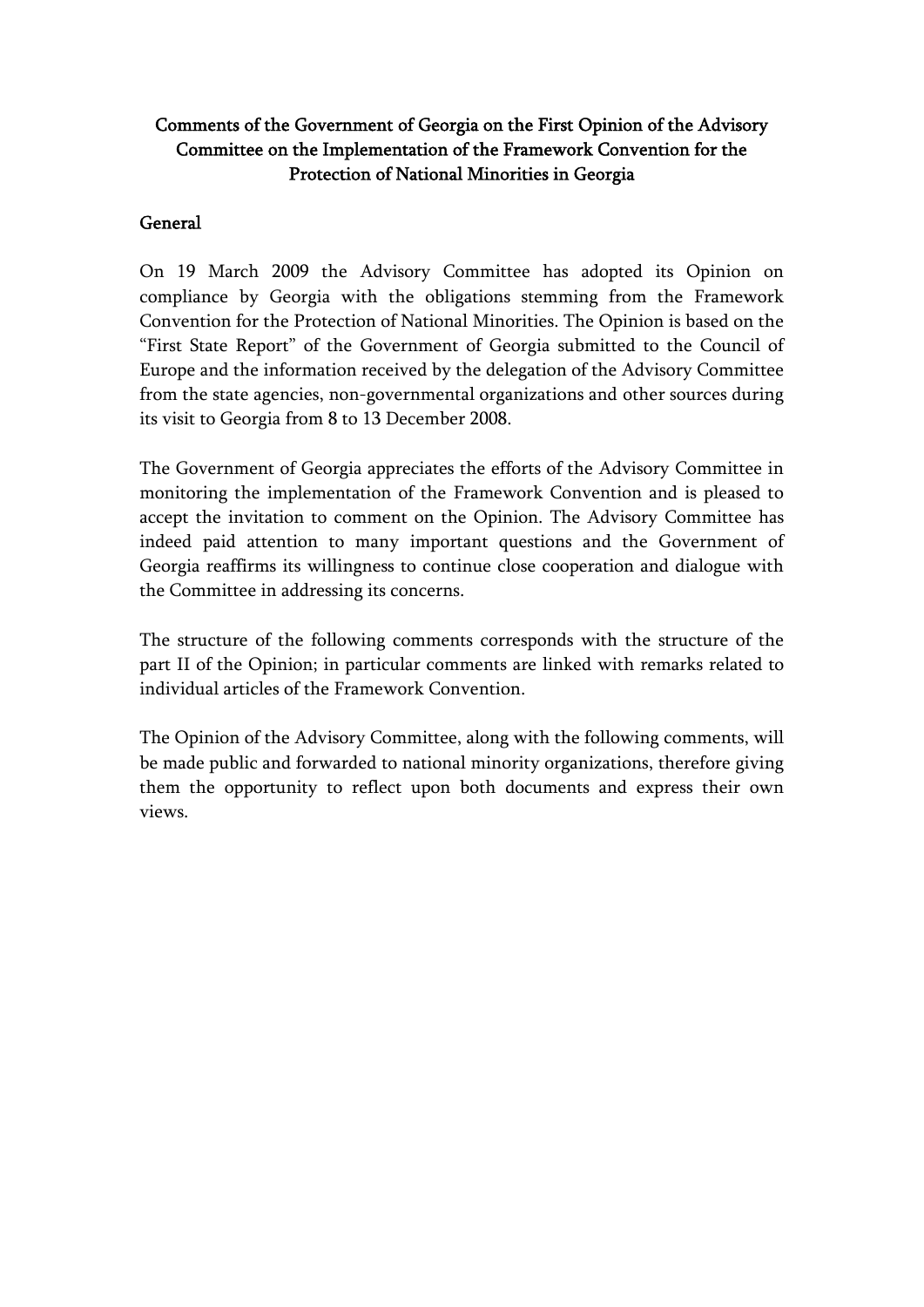## Article-by-Article Comments

# Article 3

Scope of application of the Framework Convention

The Advisory Committee notes that, as specified by the authorities, the [Resolution of Parliament of 13 October 2005] is merely a domestic policy document, given that no declaration or reservation was made by Georgia to the Council of Europe on ratification of the Framework Convention. Notwithstanding this information, the Advisory Committee notes that, although this Resolution has not been incorporated into any domestic legallybinding text, it does form the basis of the Georgian authorities' approach to the protection of national minorities. The Advisory Committee points out that the interpretations contained in the resolution could give rise to serious concerns, were they to have practical effects on persons belonging to national minorities. (Paragraph 26)

In 2009 the Government of Georgia has approved the National Concept and Action Plan for Tolerance and Civil Integration. This document forms the basis of the Government's policy on national minorities. The National Concept explicitly indicates that its scope is not restricted to regions inhabited by substantial numbers of national minorities. In addition, under the Action Plan the regional councils consisting of local national minority organizations will be formed with the President's regional representatives in Samtskhe-Javakheti and Kvemo Kartli, as well as in regions not inhabited by substantial numbers of national minorities, such as Shida Kartli, Kakheti, Imereti and with the Government of the Autonomous Republic of Adjara.

#### The Collection of ethnic data

The Advisory Committee is concerned to note that, according to information supplied by the Department for Statistics, the question on individuals' ethnic affiliation will be compulsory in this new census, which would not be compatible with the principles of Article 3 of the Framework Convention, namely free expression of ethnic affiliation and the requisite optional nature of the answers to questions relating to this affiliation . . . (Paragraph 33)

The new census, that was planned to take place in 2010, has been postponed. In questionnaires prepared by the Department of Statistics, as witnessed by the 2002 census, questions about individuals' ethnic affiliation are optional. No changes in this practice should be expected. Furthermore, the Parliament of Georgia is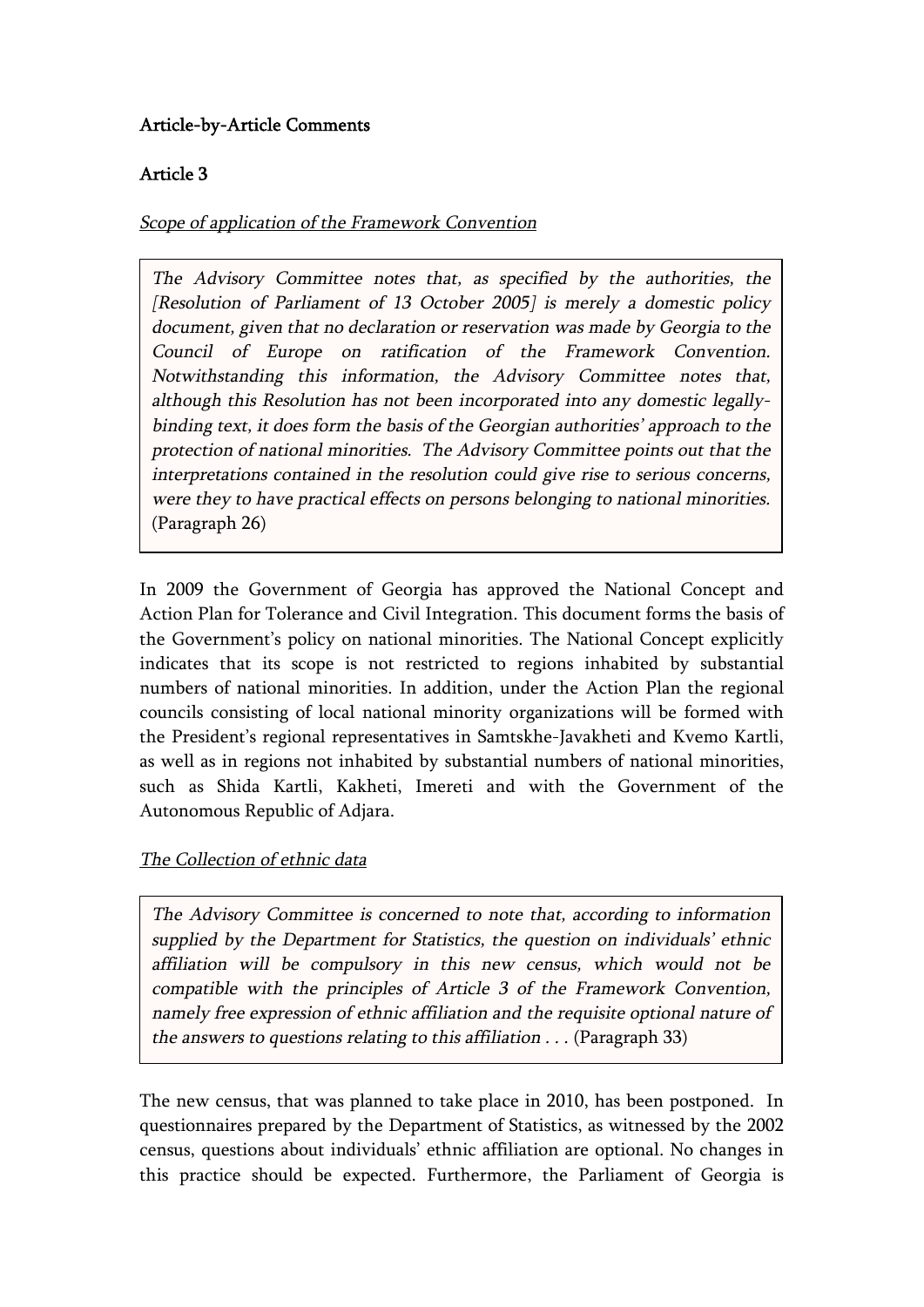currently working on the draft law on personal information that will improve existing legislative standards for personal data collection. In particular, questions about ethnic and religious origin within the census will be prescribed as optional by the law.

The Advisory Committee takes note of information, obtained from official sources, according to which applicants for posts in the police force supply information about their ethnic origin, which is subsequently retained by the Ministry of the Interior. The Advisory Committee is aware that such information may prove useful when members of the police are assigned to the Georgian territory, and may facilitate communication with the different ethnic communities. At the same time, if the collection and retention of such data were not accompanied by sufficient safeguards as to the protection of personal data, this practice could be incompatible with Article 3 of the Framework Convention . . . (Paragraph 36)

Collection of information about ethnic origin of applicants by the Ministry of Internal Affairs is strictly voluntary and confidential. The General Administrative Code of Georgia regulates issues of personal data retention, processing and confidentiality in accordance with standards of international law (Article 43). Access to personal data by third parties can only be allowed with the consent of a person concerned or with the court decision for the purposes of investigation (Article 44).

# Article 4

## Non-discrimination legislation

The Advisory Committee notes that a number of legislative safeguards exist against discrimination, particularly any discrimination based on ethnic or religious affiliation. Article 14 of the Georgian Constitution guarantees the equality of all citizens before the law, while the Criminal Code prohibits discrimination (Article 142), and particularly racial discrimination (Article 142-1). Anti-discrimination provisions also exist in the legislation on civil and administrative matters, particularly in the Labor Code and the Law on general education (2005). The Advisory Committee nevertheless takes the view that the Georgian authorities should incorporate in existing legislation a prohibition of discrimination - particularly that based on ethnic origin - in other fields, including access to housing, social protection and public goods and services . . . (Paragraph 37)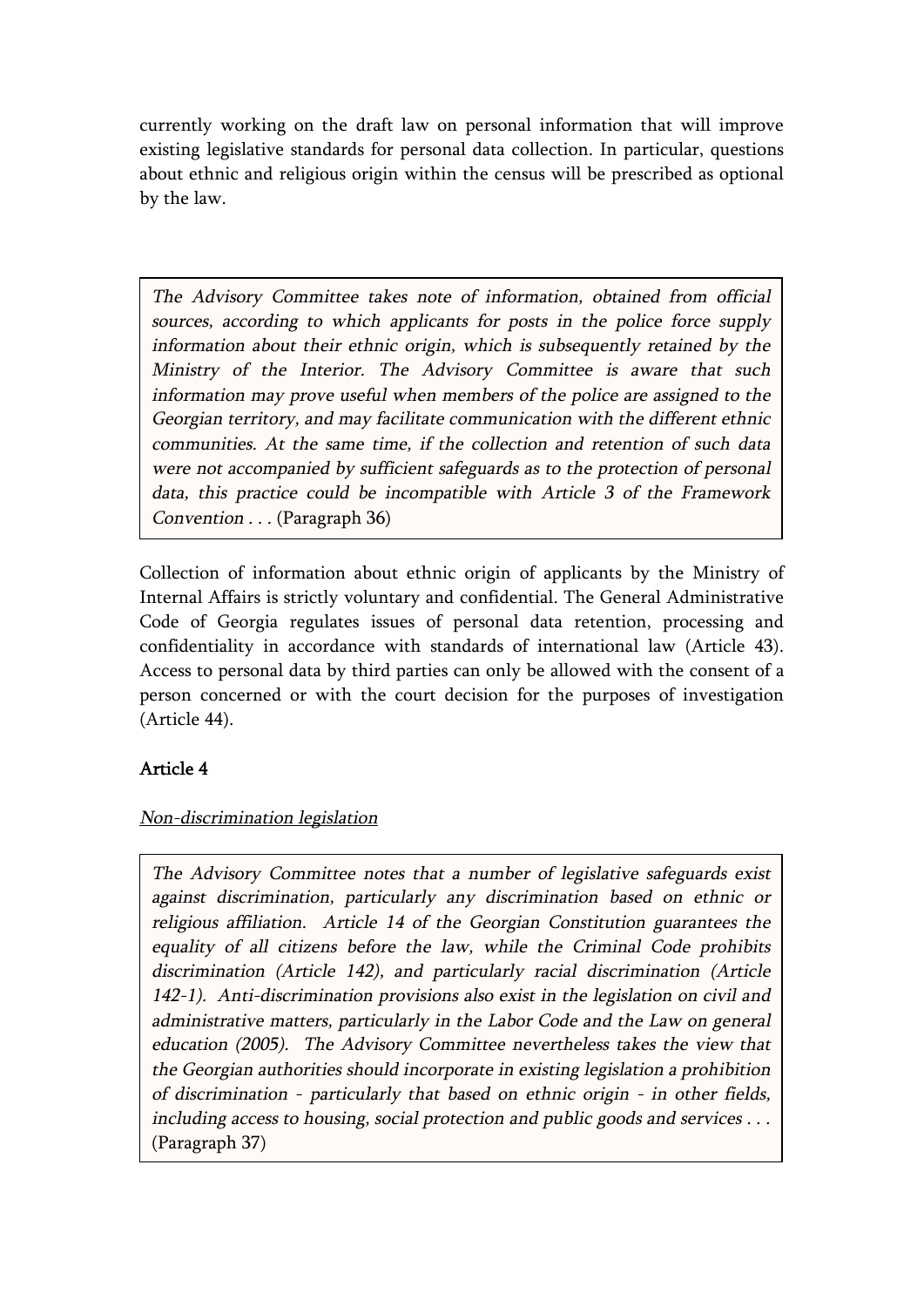The General Administrative Code of Georgia which regulates activities of the administrative bodies in Georgia, proscribes any discriminatory measures, including taking different decisions in respect of persons in analogous situations (Article 4). This clause covers decisions of administrative bodies, inter alia, on the provision of housing, social protection and public goods and services.

In addition, under the Law on the Protection of Health holders of state insurance vouchers, within the state health program, are entitled to medical services on equal conditions and without any discrimination. The decree of the Government of Georgia on "State Medical Insurance Program for Persons below the Poverty Line" (19 February 2009) states that private insurance companies must provide equal access to insurance for program beneficiaries. The Decree of the Government of Georgia on "State Program of Assistance to Voluntary Health Insurance of Population" (26 February 2009) stipulates that equal access must be ensured to medical services provided for by the "basic" insurance policy.

The Law on the Patient's Rights prohibits discrimination based on race, language, religion and ethnicity.

. . Furthermore, the sources of information available to the Advisory Committee refer to a widespread lack of confidence in the judicial system, particularly among persons belonging to national minorities, who are not inclined to go to the courts if their rights are violated . . . (Paragraph 38)

In 2008 the Institute for Polling and Marketing with the financial assistance of USAID has conducted a survey aimed at determining the level of satisfaction with the judicial system among the Georgian public. Six court houses have been selected and 2,000 persons involved in court proceedings (excluding public prosecutors and other state officials) have been interviewed. 54.4% of respondents were satisfied with the work of the judicial system.

In June and November of 2008 another survey was conducted by the Institute for Public Research. 2,530 persons were interviewed across Georgia. 57.8% of respondents have expressed their confidence in the judicial system. Considering that the reform of judiciary is still underway, these surveys show increasing satisfaction with the work of Georgian courts and do not support the claim that there is a widespread lack of confidence in the judicial system.

. . . [The Advisory Committee] expects sufficient human and financial resources to be given to the Public Defender's regional offices to enable them to do their work efficiently . . . (Paragraph 42)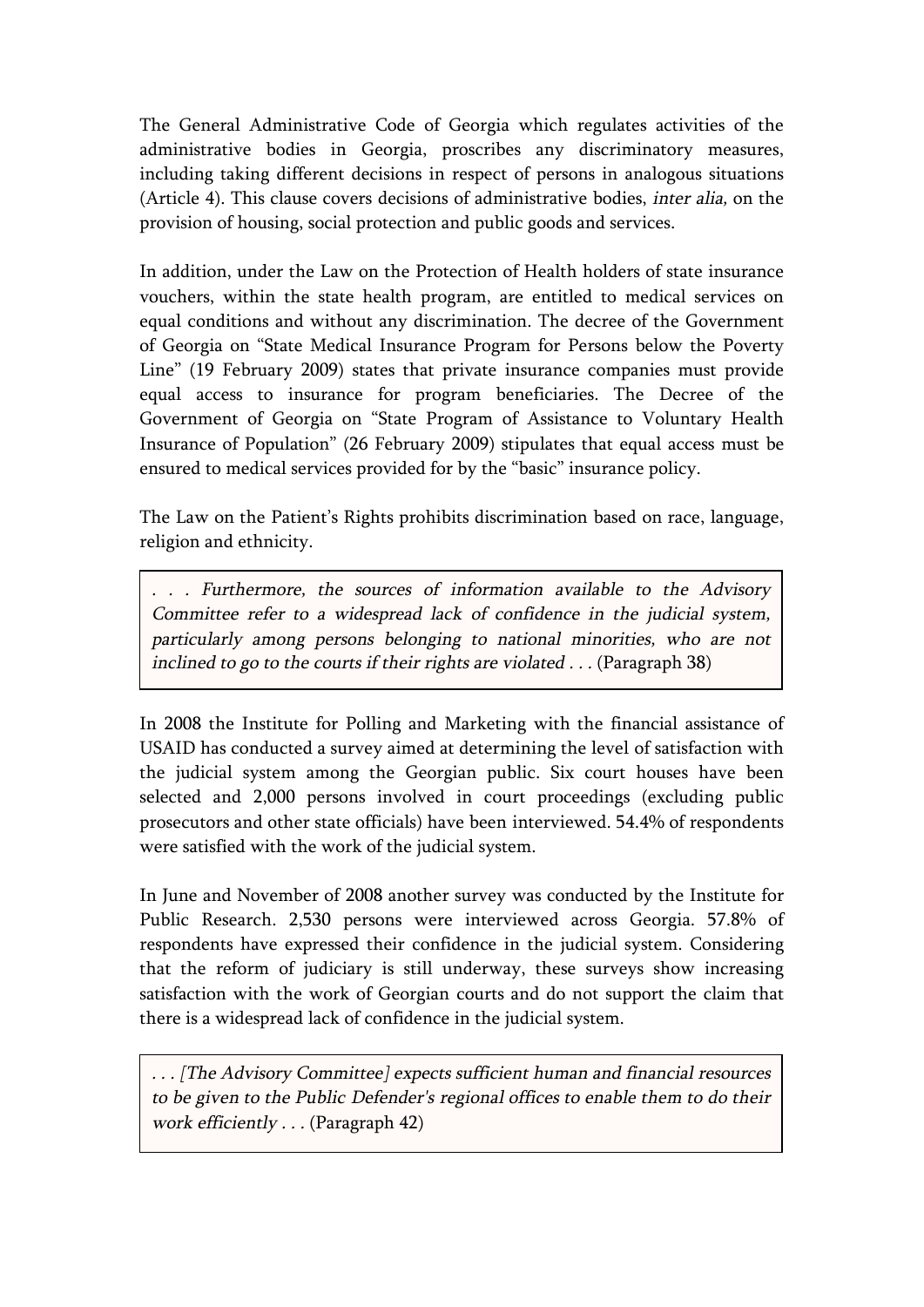Allocation of funds to the regional offices is solely at the discretion of the Ombudsman's Office itself. The Government of Georgia has no role to play in the distribution of financial resources from the Ombudsman's budget. In addition, the appropriate real estate has already been transferred to the Ombudsman's Office disposal for the placement of its regional offices in Kvemo Kartli and Samtskhe Javakheti.

# The discriminatory effects of the application of legislation on the official language

. . . Information has reached the Advisory Committee to the effect that persons belonging to national minorities can be at a disadvantage in the judicial field as the interpretation supplied is in many cases of poor quality. (Paragraph 47)

The Georgian Code of Criminal Procedure states that if the poor quality of interpretation in criminal proceedings has influenced any of the court's decisions or findings, it is a ground for annulment of the court's judgment on appeals. So far, no such case has been brought before the Georgian courts.

## Absence of identity documents

The Advisory Committee is concerned by the fact that some persons belonging to certain national minorities have no identity documents, not having been registered at birth and not appearing on civil status registers. It is reported that these persons' situation is not regularized, partly through lack of information about the administrative procedures in force, and partly because these persons are said to be sometimes obliged to pay for the services of intermediaries in order to pursue procedures which are now free of charge . . . (Paragraph 50)

On 1 June 2008 the project "Documentation of Minors in the Kvemo Kartli Region and Prevention of Birth Registration Problems" was jointly initiated by the Civil Registry Agency of Georgia under the Ministry of Justice and the nongovernmental organization Legal Development and Consultations Group (LDCG). The project aimed to detect and register unregistered births, raise public awareness concerning registration and its necessity, obtain and analyze extra specific information on reasons behind unregistered births in Kvemo Kartli.

The project involved eight municipalities inhabited by substantial numbers of national minorities: Tsalka, Marneuli, Gardabani, Bolnisi, Dmanisi, Tetritskaro and Sagarejo. Trilingual (Georgian, Azeri and Armenian) informational posters, leaflets and brochures were widely distributed. The Civil Registry Agency provided special techniques, such as photo cameras and photocopying machines, to reduce expenses for the beneficiaries. Within the program, in total, 2,163 beneficiaries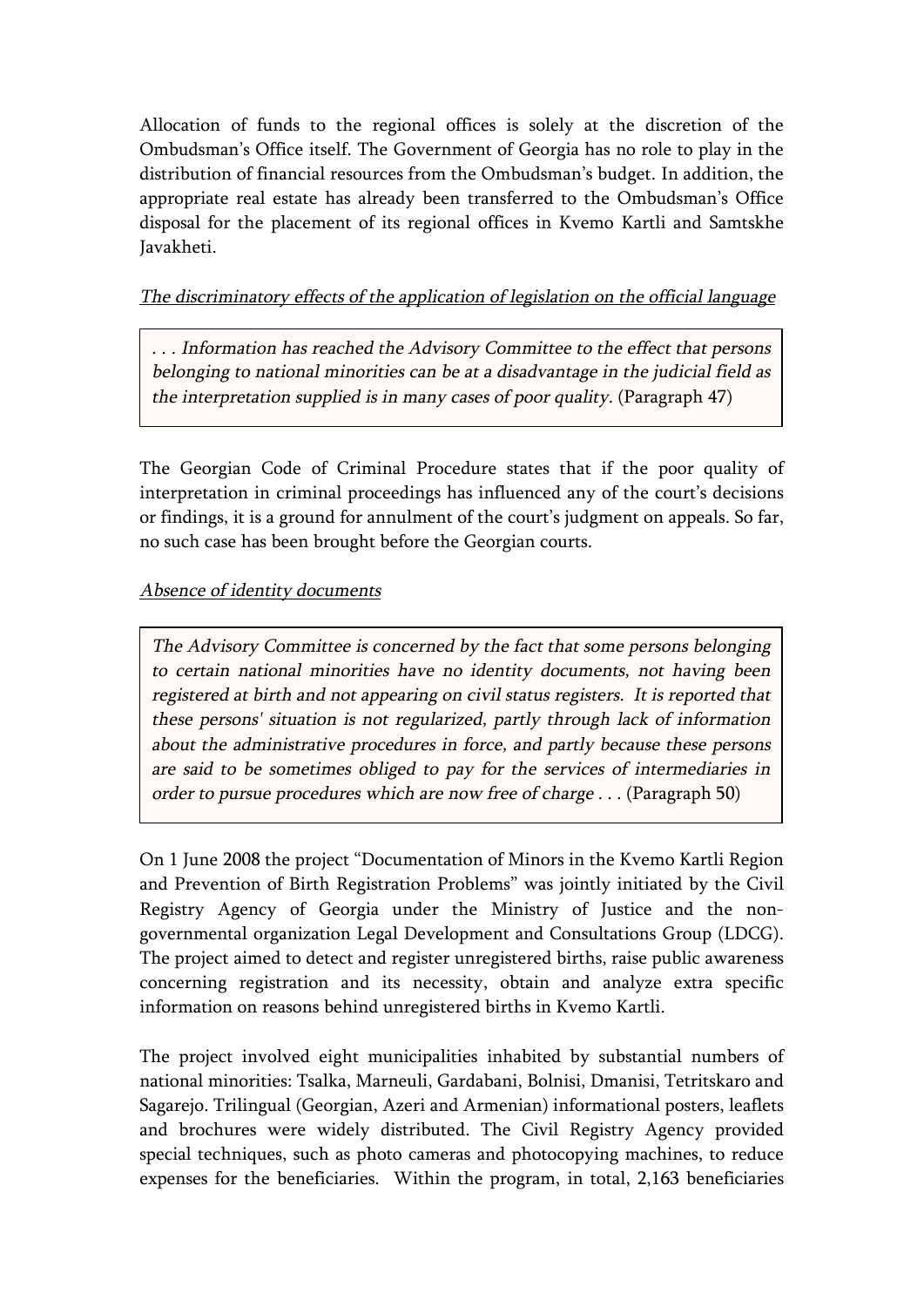were identified. By the end of the first 10 month (from 1 June 2008), administrative procedures were initiated for documentation of 1,317 beneficiaries. By May 2009 862 beneficiaries had either their documentation procedures completed or received proper/required legal consultation.

In 2009 the project has been expanded to cover entire Georgia. The project aims to collect full data concerning unregistered births and determine scope of statelessness. Overall objective is to tackle problems of registration of vulnerable groups, in particular a) persons whose birth certificate and other identification documents were issued by authorities of the South Ossetian Autonomous Republic whose archive does not exists anymore; b) around 16,000 IDPs from August 2008 Russia-Georgia war accommodated in the places of compact settlement; c) around 400 stateless Chechen refugees and their unregistered children born in Georgia; and d) around 1,600 stateless persons residing all over Georgia. The project includes capacity building of the Civil Registry Agency, public awareness raising campaign among the target groups, door-to-door mobile group visits to problematic villages for identification and registration purposes, and provision of free legal aid.

### Protection by law-enforcement agencies

The Advisory Committee takes note with concern of allegations of inadequate protection of persons belonging to the Azeri minority by law enforcement agencies in the areas bordering Armenia (in Kvemo-Kartli). Credible reports that these persons have been victims of acts of violence, land and other property seizures and thefts of cattle have been brought to the attention of the Advisory Committee . . . (Paragraph 52)

On 27 October 2003 two cases of seizure of the property belonging to Georgian citizens of Azerbaijani ethnicity by citizens of Armenia have been reported in Dmanisi municipality. In the first case four Armenian citizens have robbed and bitten up two Georgian citizens of Azerbaijani ethnicity in the village Irganchia. The perpetrators took away 7 cattle. In course of investigation two out of four perpetrators have been identified. They were absconding from the Georgian police and in 2004 were tried in absentia by the Dmanisi district court. In 2007 under the Convention on Legal Assistance and Legal Affairs in Civil, Family and Criminal Matters (Minsk, 1993) the judgment was transferred for enforcement to the Armenian authorities.

The second case also involved a citizen of Armenia who, on his way to Armenia, accidentally found cattle belonging to Georgian citizens of Azerbaijani ethnicity at the territory of Georgia near the Georgian-Armenian border, secretly misappropriated the cattle and crossed the border. On 8 October 2003 the alleged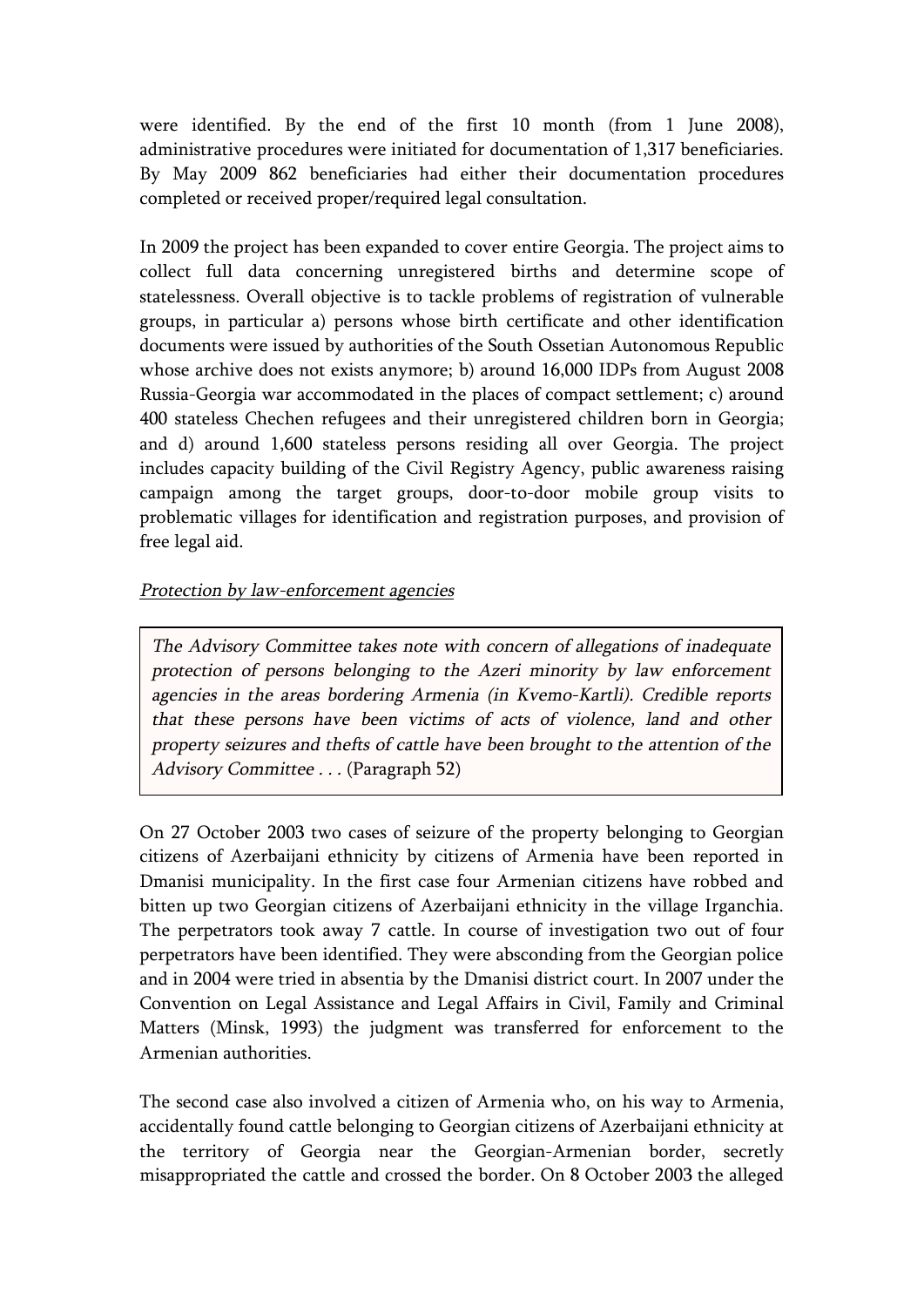perpetrator Mr. N. Pogosian brought back the cattle to the Georgian territory, handed it to the police in the village of Mecevani and absconded later. Mr. Pogosian was declared as wanted by the Georgian police and in 2004 he was tried in absentia. In December 2006 Mr. Pogosian illegally crossed the Georgian-Armenian border, entered Georgia and was detained by Georgian authorities; in 2007 he was sentenced to four years of deprivation of liberty and fined with 5000 GEL.

# Article 5

Legislative framework and general policy on the integration and the protection of national minorities

. . . Since the ratification of the Framework Convention in October 2005, no legislative progress directly connected with the protection of minorities has been noted, notwithstanding a number of legislative proposals put forward by civil society. (Paragraph 56)

Several important legislative amendments have been adopted since the ratification of the Framework Convention contributing to the protection of rights and interests of national minorities.

In 2006 the Criminal Code has been amended to aggravate liability for certain types of racial discrimination (Article  $142^1$ ); racial, religious and ethnic grounds have become aggravating circumstances for a number of serious crimes, such as premeditated murder (Article 109), premeditated health injury (Article 117), assault (Article 126), disrespect to the deceased (Article 258).

In 2006 the new Labor Code has been adopted with strong guarantees against direct and indirect discrimination (Article 2).

In 2007 provision against discrimination in access to state health program has been included in the Law on Protection of Health. Holders of state insurance vouchers are entitled to medical services on equal conditions and without any discrimination (Article 19).

In 2008 the Law on Broadcasting has been amended to include the obligation of the Public Broadcaster to spend 25% of its program budget on programs related to South Ossetia and Abkhazia, as well as on programs in minority languages (Article 33).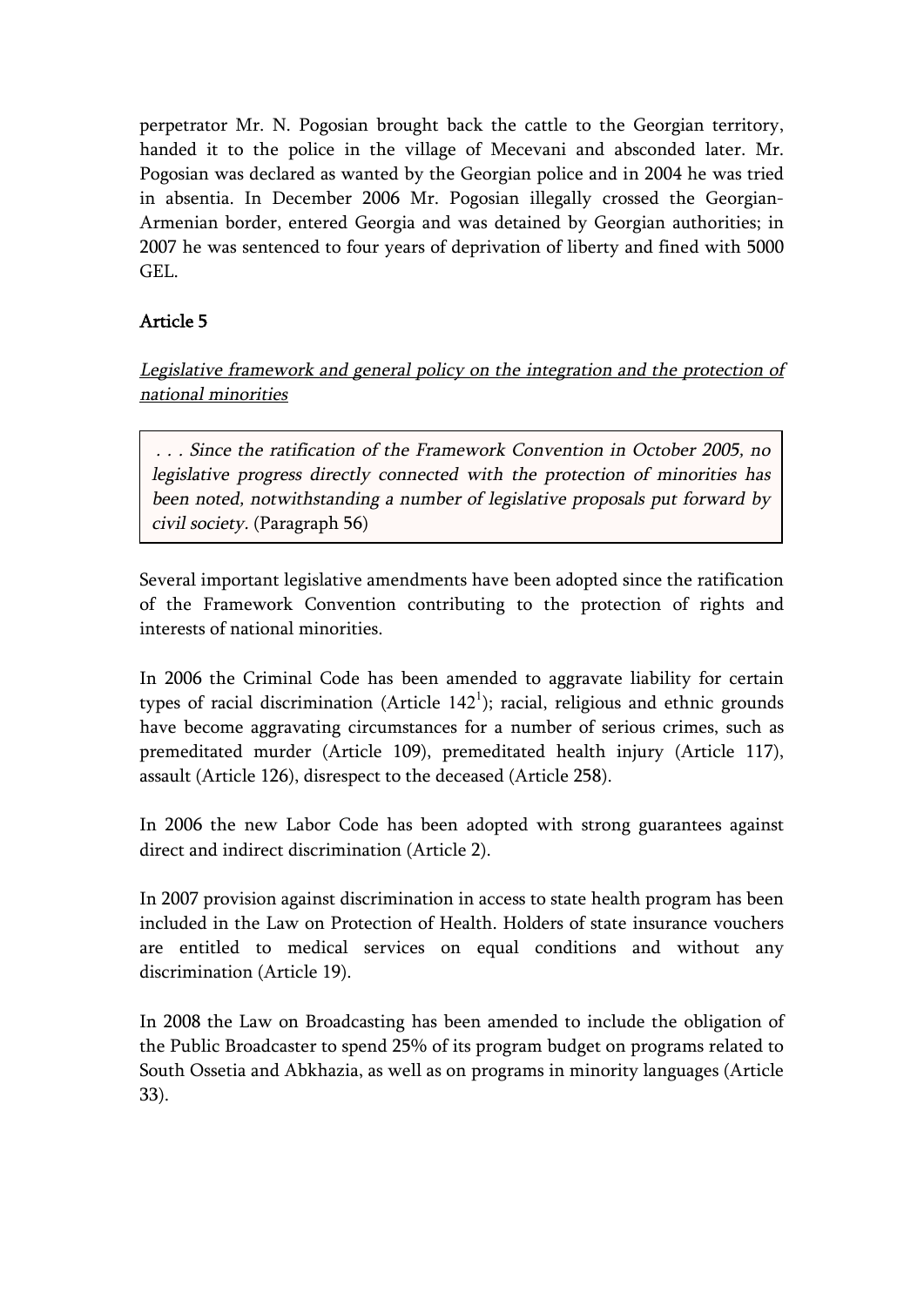. . . [The Advisory Committee] nevertheless, like the representatives of national minorities, considers that, in order to produce effects, [National Concept for Tolerance and Civic Integration] should be more detailed and accompanied by adequate resources and clear legislative safeguards in the various fields of interest to national minorities . . . (Paragraph 58)

The National Concept for Tolerance and Civil Integration has been approved by the Government of Georgia in 2009. It is accompanied with the Action Plan providing for detailed program of activities that are already being implemented or are planned to be realized within the next five years. Implementation of these activities will be funded from the state budget.

The Civil Integration and Tolerance Council under the President of Georgia, consisting of inter alia members of Parliament and persons belonging to national minorities, is currently working on legislative initiatives aimed at enhancing protection of minority rights.

Support for the preservation and development of the culture and identity of persons belonging to national minorities

. . . The Advisory Committee nevertheless notes with concern that, in many cases, national minorities have no representation in the management of cultural establishments, which are often run by persons belonging to the majority population. Furthermore, the cultural activities of these establishments have been decreasing . . . and the status of some establishments has declined . . . (Paragraph 62)

National minorities can also obtain funding for their cultural activities from the Ministry of Culture. It is often the case, however, that they are neither informed about the opportunities that exist nor consulted when subsidies are allocated. The Advisory Committee notes in this respect that there is no specific budget set aside for the cultural development of national minorities, which have to compete for project funds with all other NGOs. Thus the actual level of financial assistance available to the organizations of minorities is far from meeting the needs that exist . . . (Paragraph 63)

Since 2004 the Ministry of Culture, Monument Protection and Sports of Georgia runs the special program aimed at supporting cultural centers of national minorities. It is designed to assist national minorities in preservation, development and popularization of their cultures and further integration into the larger Georgian cultural sphere. The program is being implemented on the basis of the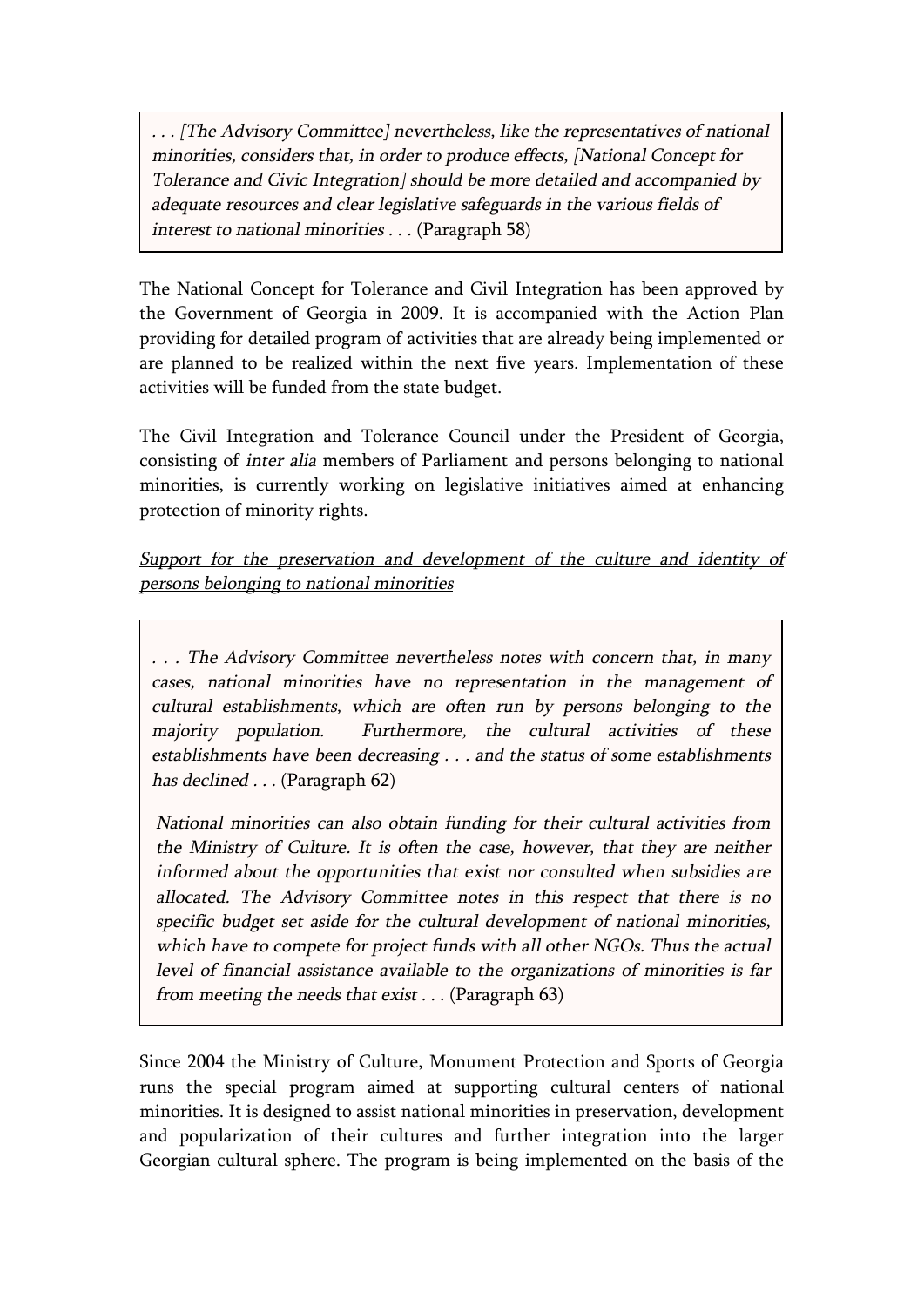Davit Baazov State Historic and Ethnographic Museum of Georgian Jews, the Centre for Georgian Cultural Relationships "Caucasian House", the Mirza-Fathali Akhundov Museum of Azerbaijani Culture, the Centre of Russian Culture in Georgia, Tbilisi State Armenian Drama Theatre, Tbilisi State Azerbaijani Drama theatre and etc. Majority of staff and management in these cultural establishments are national minorities. For example, in the Russian and Azerbaijani state academic theatres only 14 and 17 persons are Georgians out of 107 and 29 staff members accordingly.

Neither the status, nor the number of cultural activities of these organizations has declined. On the contrary, the budgetary support has seen increase in almost four times for the last four years from 100,000 to 373,000 GEL. In particular, funding of the Mirza-Fathali Akhundov Museum of Azerbaijani Culture has increased from 15,000 to 29,400 GEL, Armenian and Azerbaijani theatres will receive 130,000 GEL each this year instead of 95,000 and the budget of the "Caucasian House" will be 29,400 GEL from 10,000 in 2005. With this financial support numerous exhibitions, performances, presentations, discussions and other activities have been organized, including publishing of the collection of "Archeology, Ethnology, Study of Folklore of the Caucasus". In minority-populated municipalities other initiatives have also been realized. In particular, 25 Armenian, 15 Azerbaijani, 14 mixed, and 5 Ossetian libraries, as well as numerous craft schools and clubs have been established.

Information about grants is disseminated in the print media and published on the web-site of the Ministry of Culture, Monument Protection and Sports of Georgia. Moreover, in accordance with the National Concept and Action Plan for Tolerance and Civil Integration the memorandum of cooperation will be signed between the Council of Ethnic Minorities under the Ombudsman's Office and the Ministry of Culture, Monument Protection and Sports of Georgia. The memorandum will establish the system of cooperation, whereby national minorities will receive first-hand information about funding opportunities and will take part in the decision-making process, including on allocation of state subsidies.

The Advisory Committee notes the particular concern of national minorities as to the situation of their religious and historical buildings and the absence of appropriate state support . . . (Paragraph 64)

The Ministry of Culture, Monument Protection and Sports of Georgia has been funding rehabilitation works for historical and cultural monuments for years irrespective of their religious or national belonging, including the most recent restoration of 19th century synagogue that was badly damaged by the earthquake few years ago. It is also making an inventory of stationary cultural heritage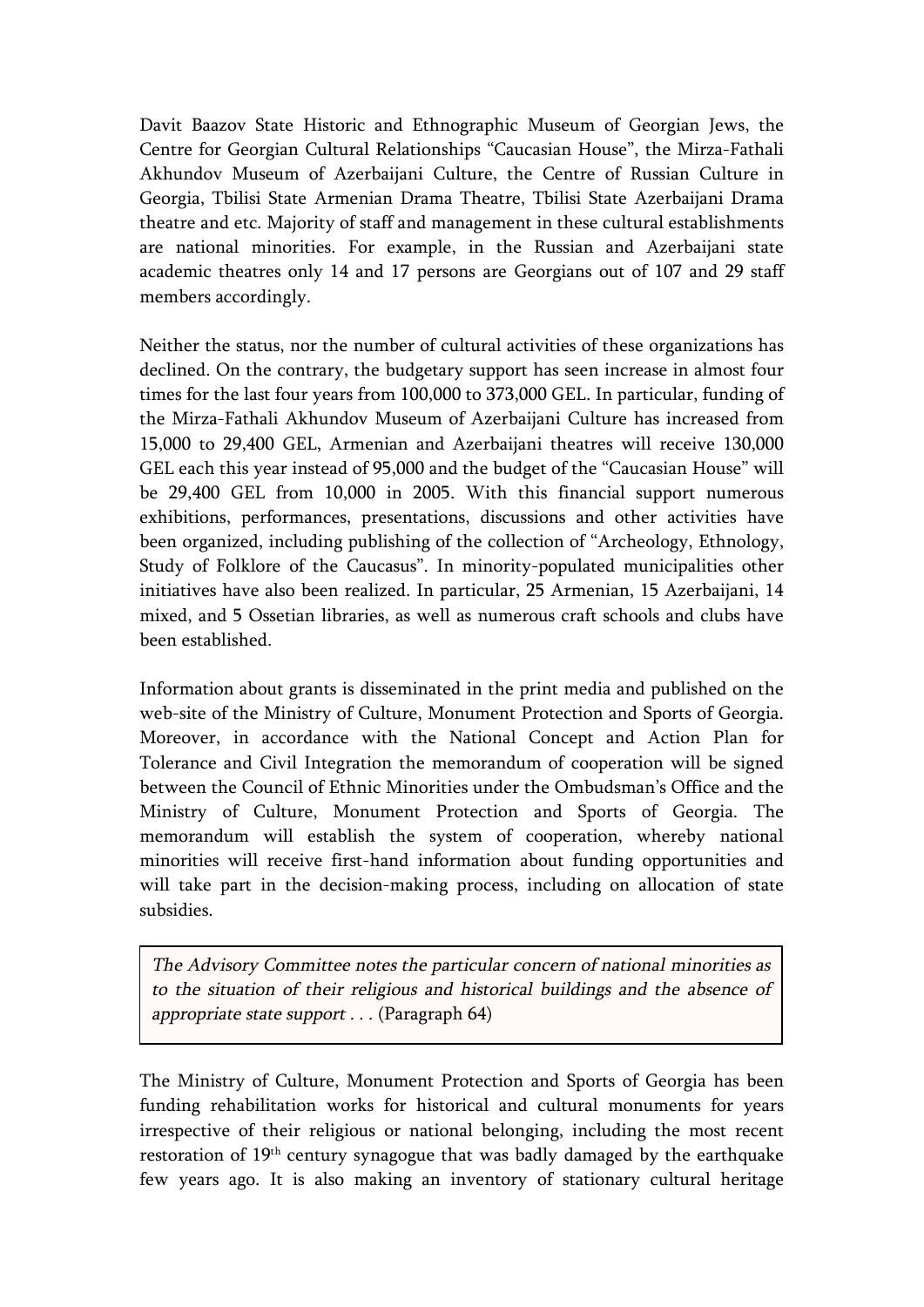monuments and objects across Georgia for the purpose of providing further protection and care. To this day numerous monuments of national minorities have been registered, including 50 Gregorian (Armenian) churches, 10 mosques, 35 jame mosques and 5 synagogues.

Since 2007 the Ministry of Culture, Monument Protection and Sports of Georgia has been making an inventory of Ottoman monuments on the Georgian territory. At the first stage of the initiative valuable architectural objects contained in archives and museums in Tbilisi and several dozens of Turkish monuments located in Samtskhe-Javakheti and Adjara (mosques, jame mosques, baths and etc.) have been studied and restoration works have been planned.

# Article 6

## Inter-ethnic relations and integration

Furthermore, the Advisory Committee is concerned to note that the majority population's knowledge of the history and cultural heritage of national minorities remains limited, particularly in respect of those of the numerically small minority groups, such as the Kurds, Yezidi, Assyrians and Avars . . . (Paragraph 71)

Members of national minority communities in Georgia, as well as artists from neighboring states regularly participate in art, drama and music festivals and contests. In 2008 the Ministry of Culture, Monument Protection and Sports has organized the joint exhibition of Georgian and Azerbaijani painters in Tbilisi and other regional centers across Georgia. In 2009 international music and drama festivals have been held in Tbilisi, where Armenian and Azerbaijani artists took part.

The "Caucasus Foundation" with the support of the Government of Georgia is implementing programs aimed at promotion of cultures and traditions of the peoples of Caucasus. Activities of the "Caucasus Foundation" include scientific studies of historic, ethnographic and cultural heritage of the peoples of Caucasus, organization of festivals and exhibitions for popularization of their folklore, funding publications on their history, religions, traditions and etc. For the years 2009-2012 the "Caucasus Foundation" plans to publish ethnological and archeological encyclopedias of the Caucasus; prepare documentaries on the history of Caucasus, history and religious traditions of Ingushetia and Dagestan and their close cultural ties with Georgia; publish corpus of alphabet of the peoples of the north Caucasus; organize conference on archeology, ethnology and folklore of the peoples of Caucasus and etc.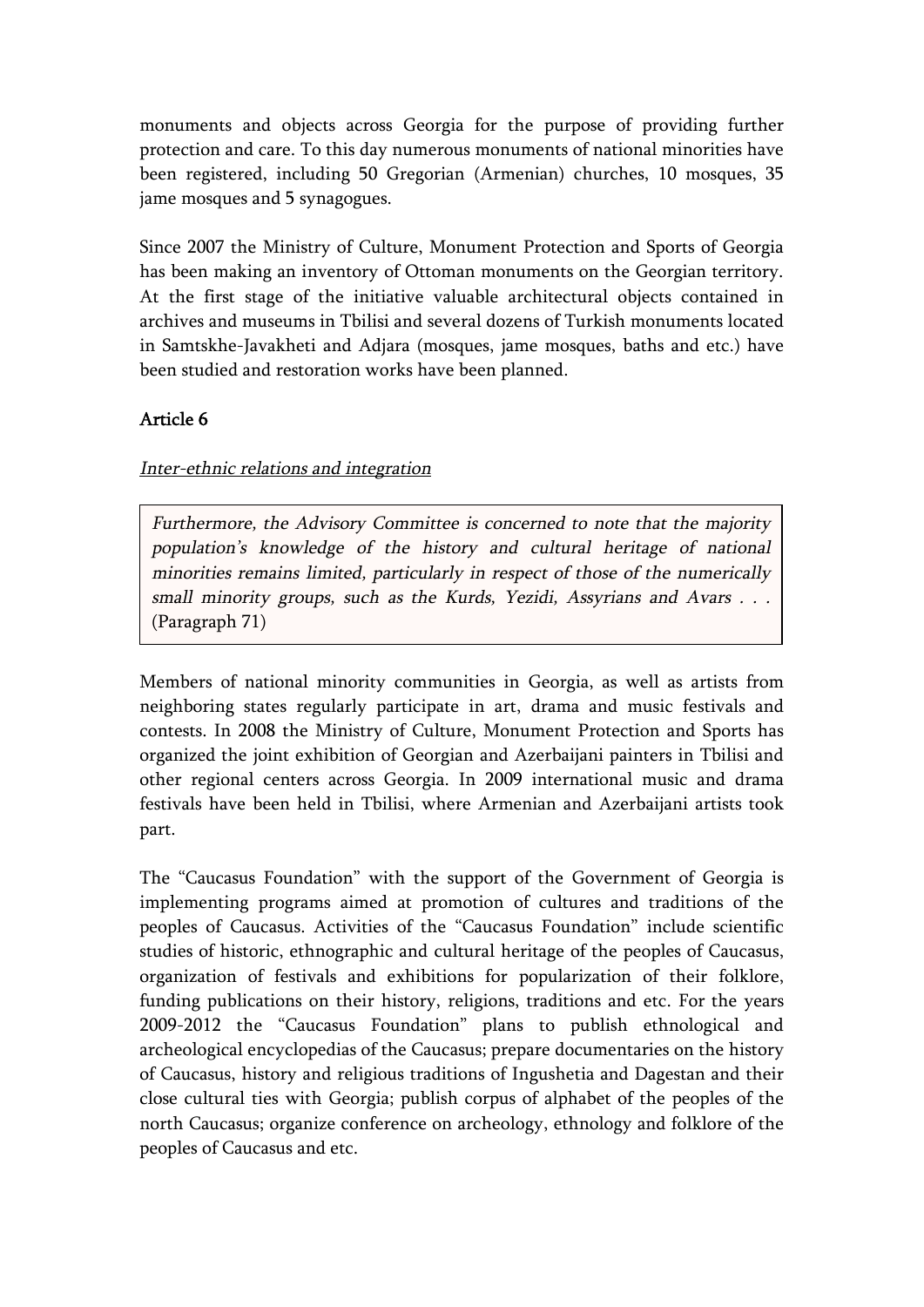The Centre for Georgian cultural relationships "Caucasian House" with the financial assistance of the Ministry of Culture, Monument Protection and Sports of Georgia has implemented numerous activities for the promotion of national minorities' cultures. In particular, famous pieces of the Armenian poetry have been translated and various works on Armenian folklore and history have been published.

Since 2006 the Ombudsman's Office has been publishing the monthly journal "Solidarity", which addresses culture, history, traditions and other important aspects of lives of national minorities.

In 2008-09 the Tolerance Center under the Ombudsman's Office has published two books "Religions in Georgia" and "Ethnic Communities in Georgia". The publications tell the story about the culture, history and traditions of all ethnic and religious groups living in Georgia. As a pilot project they have been used in several public schools in Tbilisi and regions to teach students about ethnic and religious diversity of Georgia. At the end of the course the contest in acquired knowledge about different religious and cultural traditions has been organized between these schools. The Tolerance Center will enhance the project next year to cover more public schools across Georgia.

Since 2009 Ilia Chavchavadze Tbilisi State University runs the school of Caucasus Studies which offers students courses in politics, society and history of the peoples of Caucasus, including such numerically smaller ethnic groups as Chechens and Ingush.

In 2008 the Interethnic Festival "Diversity is our Wealth" has taken place under the auspices of the President's Administration and the Ombudsman's Office in Akhalkalaki, Marneuli, Bolnisi, Gori and Tbilisi. The festival aimed to present multicultural heritage of Georgia to the general public and will be held regularly to enhance the majority population's knowledge and understanding of national minorities.

. . . School textbooks sometimes convey stereotyped images, as well as prejudice against [national minorities], thus creating obstacles to the promotion of mutual respect . . . (Paragraph 71)

See comments on paragraphs 98 and 140.

. . . It also emphasizes that it is essential for persons belonging to national minorities to be closely involved in the implementation of the action plan and in the work of the Civic Integration and Tolerance Council . . . (Paragraph 72)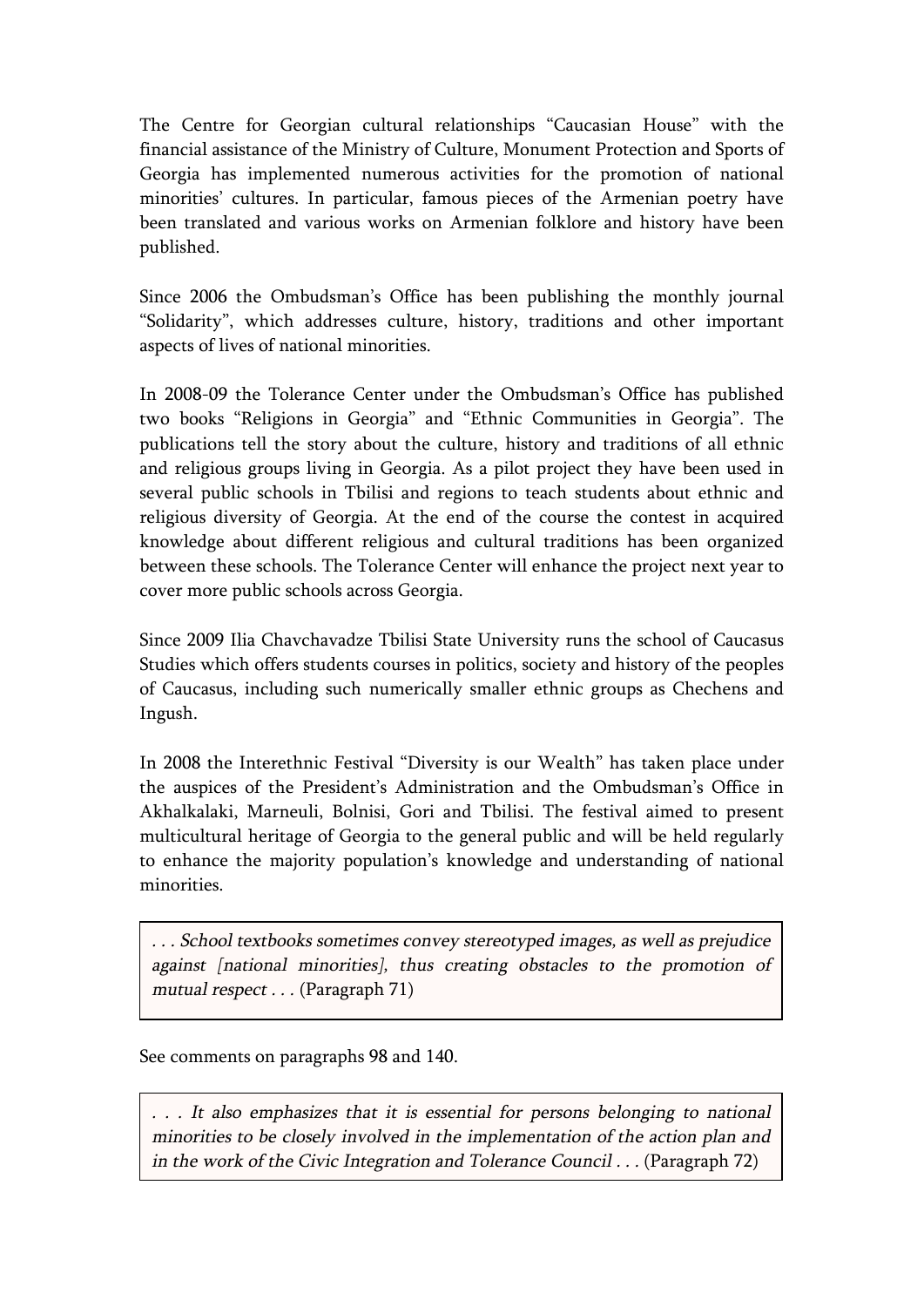The Memorandum of Cooperation was signed between the Civil Integration and Tolerance Council under the President of Georgia and the Council of Ethnic Minorities under the Ombudsman's Office in 2008. There has been constant cooperation between the President's Council and the Council of Ethnic Minorities in the drafting process of the National Concept and Action Plan for Tolerance and Civil Integration. The high level of cooperation will be retained in monitoring the implementation of this document.

In May 2009 the conference on implementation strategies of the National Concept and Action Plan has taken place in Gudauri under the auspices of the President's Council. Representatives of the Council of Ethnic Minorities and civil society organizations have jointly developed recommendations on effective monitoring mechanisms and participation of minorities in the implementation process.

In accordance with the Action Plan memorandums of cooperation will be signed between the Council of Ethnic Minorities under the Ombudsman's Office and the following ministries: the State Ministry of Reintegration; the Ministry of Education and Science; the Ministry of Culture, Monument Protection and Sports; the Ministry of Regional Development and Infrastructure; the Ministry of Justice; the Ministry of Internal Affairs; The Ministry of Economic Development; the Ministry of Refugees and Accommodation. The memorandums are aimed to establish systems of cooperation and consultation, as well as monitoring of the Action Plan that will ensure greater participation of national minorities in the decision-making process on issues of their interest.

It is also envisaged by the Action Plan to create regional councils with the offices of regional representatives of the President of Georgia in Kvemo Kartli, Samtskhe-Javakheti, Kakheti, Shida Kartli, Imereti and with the Government of the Autonomous Republic of Adjara. The regional councils will be composed of representatives from local national minority organizations and will perform advisory functions on civil integration issues.

## The fight against racism and intolerance

. . . In [regions inhabited by substantial numbers of national minorities], particularly Kvemo-Kartli, persons belonging to national minorities remain underrepresented in the local police. (Paragraph 78)

The official policy of the Ministry of Internal Affairs of Georgia is to give priority to minority applicants when recruiting police officers in regions inhabited by substantial numbers of national minorities. As a result, the number of Azerbaijani police officers has increased from 152 in 2007 to 243 in 2009. There is also a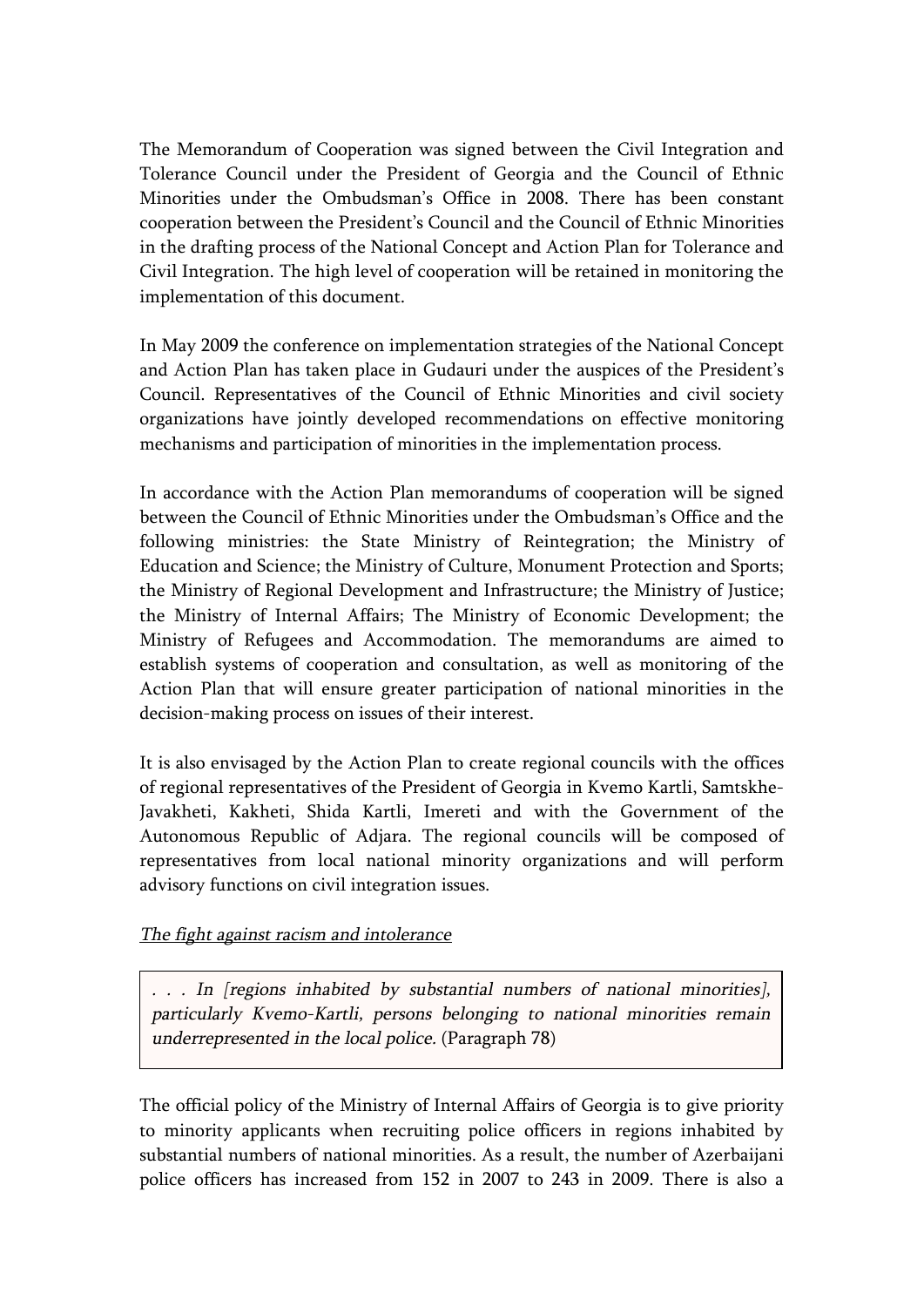positive dynamic with respect to Armenian police officers. Their number has increased from 323 to 383 for the last two years.

### The media and tolerance

The Advisory Committee is concerned to note that the history, culture, languages and concerns of national minorities receive little media coverage, although the Law on broadcasting gives explicit terms of reference to the public audiovisual service in this respect . . . (Paragraph 80)

The news program on the Public Broadcaster is aired in 5 minority languages Abkhazian, Ossetian, Armenian, Azerbaijani and Russian. The weekly talk-show Italian Yard is totally devoted to national minorities. It aims to promote civil integration by encouraging discussion on various topics, ranging from women's rights and education to cultural traditions and music.

The Public Radio also airs daily news programs in 5 minority languages mentioned above, plus Kurdish. Every week the Public Radio broadcasts analytical program in Russian and the program Our Georgia which focuses on the history of ethnic and religious minorities, their traditions and culture.

In 2008 the Public Broadcaster has prepared nine documentary movies, which tell the story of nine national minorities living in Georgia, including such smaller groups as Kurds, Kists and Udians. They aim to better present different ethnic groups to the larger Georgian society and raise public awareness about their cultures and ways of life.

The Ministry of Culture, Monument Protection and Sports provides financial support to Azerbaijani and Armenian language newspapers (See also comments on paragraph 109).

In 2008 the electronic database [www.diversity.ge](http://www.diversity.ge/) was created jointly by the President's Council for Tolerance and Civil Integration and the UN Association of Georgia. It offers information on the history and culture of national minorities living in Georgia, updated news on national minority related developments in the country, access to relevant legislation database as well as the comprehensive list of projects and programs being carried out by the state and different local and international organizations. The web-site is trilingual and provides its services to users in Georgian, Russian and English languages, thus improving the accessibility of the information resources for all audiences.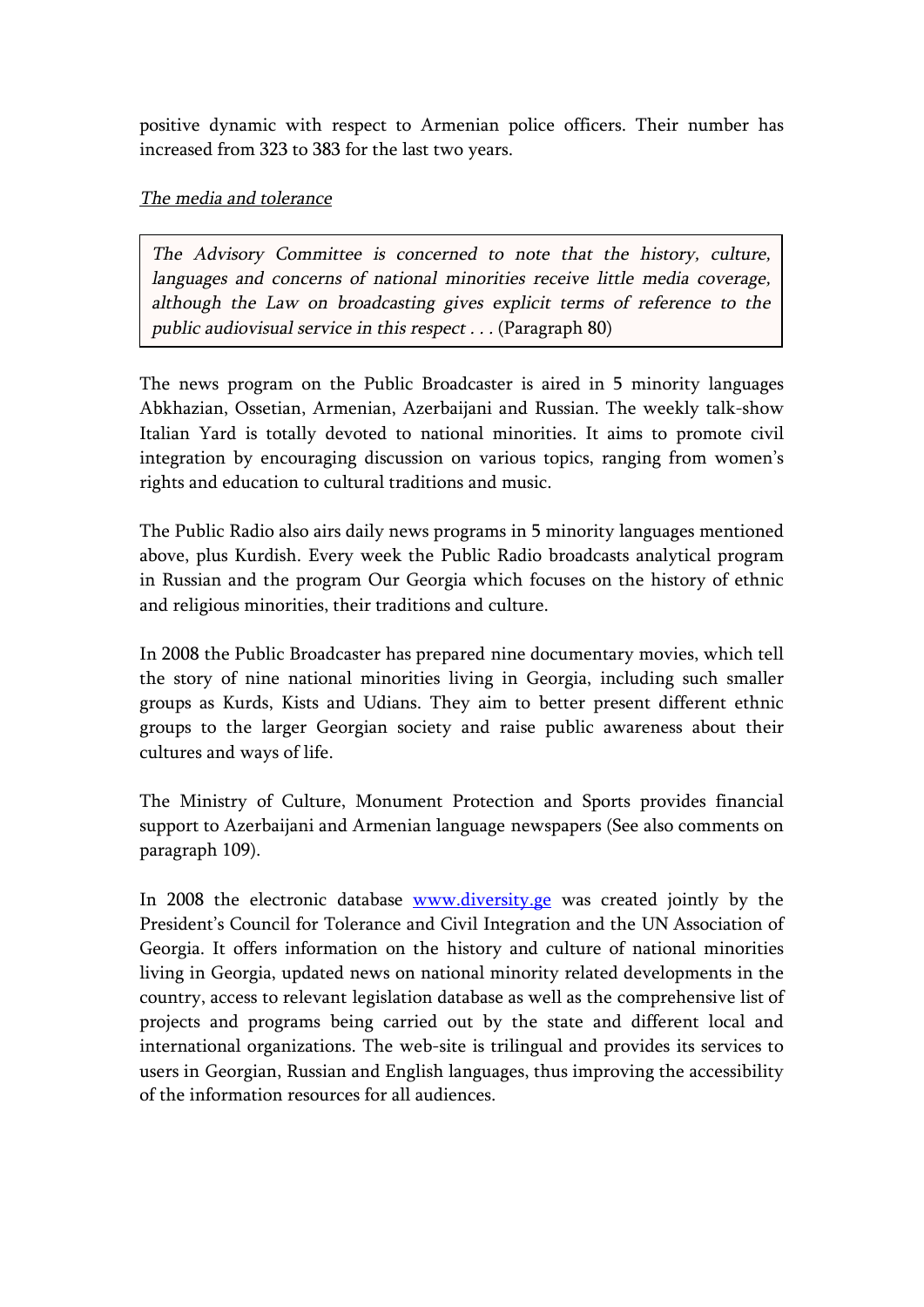According to the information at the Advisory Committee's disposal, cases occur of incitement by certain media to religious intolerance and to the dissemination of prejudice against religious denominations other than the Georgian Orthodox Church. It also seems that, following the August 2008 conflict, certain media outlets are voicing anti-Russian sentiments with increasing frequency, which might negatively affect persons belonging to the Russian minority . . . It consequently takes the view that appropriate measures should be taken when stereotyping or intolerant speech are disseminated, although these should not impinge on editorial independence of the media . . . (Paragraph 81)

Anti-Russian sentiments can only be considered as normal after August 2008 Russian aggression, although the Committee must bring more convincing evidence for its claim that stereotyping and intolerant comments against Russian minority have even been voiced in the Georgian media. Needless to say, that not a single case of hate crime has taken place since the war against persons belonging to Russian minority.

Furthermore, the Georgian legislation provides for appropriate mechanisms against incitement to intolerance based on ethnic or religious belonging. In particular, the Law on Broadcasting proscribes programs that in any form create substantial threat of incitement to racial, ethnic or religious hatred, discrimination against any group or violence (Article 56). Broadcasters are also prohibited to broadcast programs that aim to offend or discriminate against a person or a group of persons based on ethnicity or religion, or emphasize their religion or ethnicity groundlessly (Article 56).

Similar guarantees against incitement to hatred or intolerance on religious and ethnic grounds can be found in the Broadcasters' Code of Conduct (Article 31). In particular, broadcasters are obliged to avoid making unjustified parallels between religious or ethnic belonging and negative events, promoting stereotypes and using offensive expressions against religious or ethnic groups (Article 33).

The Advisory Committee notes that a code of ethics for public broadcasting was adopted in 2006, and that a similar instrument for all broadcasters should come into force in 2009. It nevertheless seems, according to the information available to the Advisory Committee, that the procedures in place to monitor both compliance with ethical standards and the work of the media in general is not effective enough . . . (Paragraph 82)

The Broadcasters' Code of Conduct has been developed by the Georgian National Communications Commission in close cooperation with international experts. In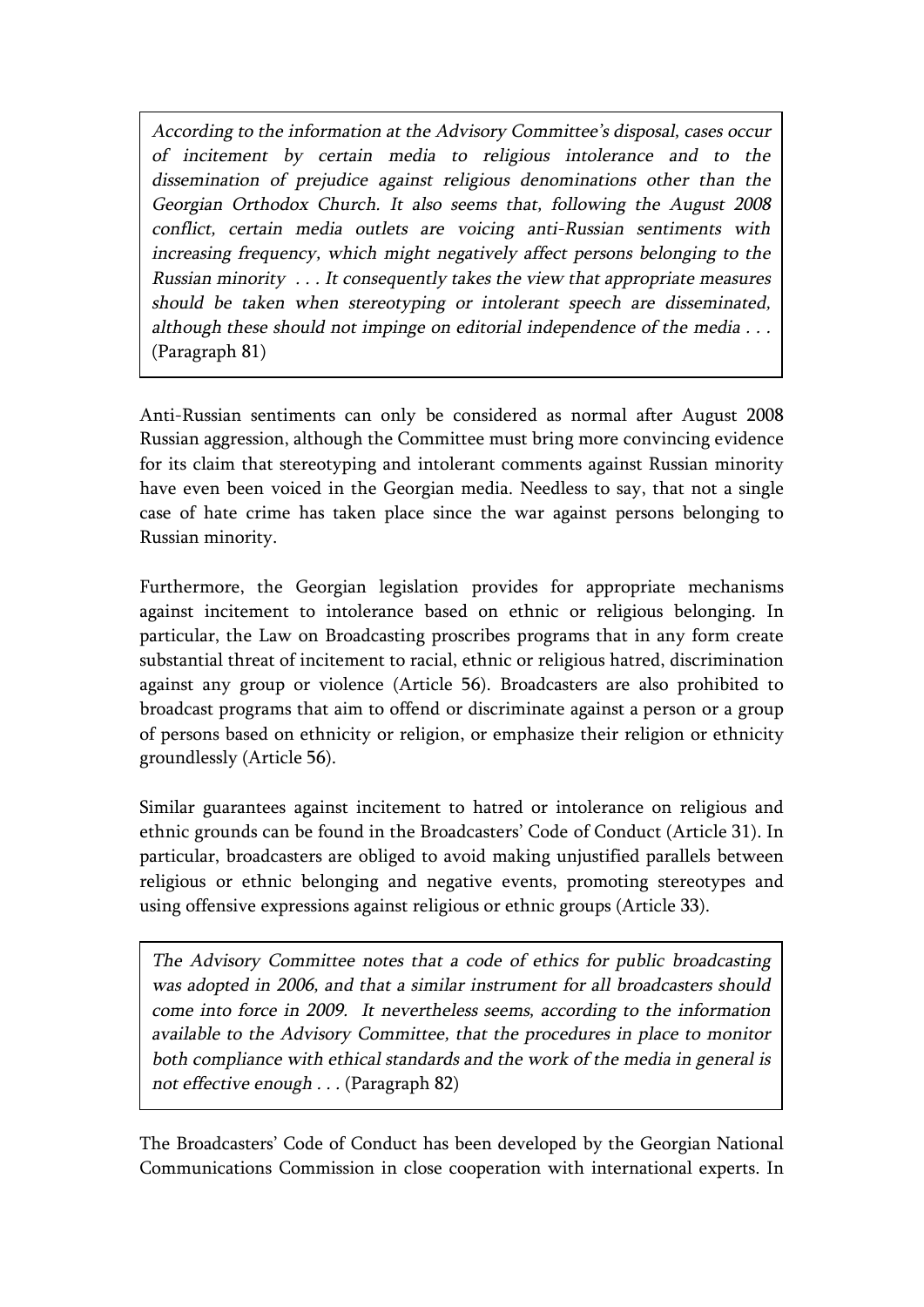particular, experts from the Council of Europe have examined the draft Code of Conduct and expressed satisfaction with its strict provisions against discrimination and incitement to hatred, as well as with mechanisms of implementation. The Law on Broadcasting, which sets the legislative framework for the Code of Conduct, has also been positively assessed by the European Commission for Democracy through Law (the Venice Commission). The Broadcasters are obliged to create public appellate bodies that will review complaints from the public and take binding decisions. The National Communications Commission exercises overall supervision over the system and is empowered to sanction broadcasters for failing to ensure effectiveness of the complaints procedure.

In 2006 the Public Broadcaster has adopted the Code of Ethics and created the Monitoring Unit to oversee observance of ethical and professional standards of journalism. The Monitoring Unit also considers complaints from the public and takes binding decisions. In addition, the Code of Ethics is part of the contracts signed by the Public Broadcaster's journalists and its breach may result in appropriate sanctions.

### The Meskhetian Turks

. . . [The Advisory Committee] notes in fact that these persons face a number of obstacles, including the fact that the repatriation application forms have to be completed in Georgian or in English (it should be borne in mind that the majority of applicants for return do not speak these languages), and the fact that they are required to supply certificates that are expensive and/or difficult to obtain. Furthermore, the distribution of repatriation application forms to the persons concerned began at a late stage in 2008, when the statutory deadline for receipt of applications was 31 December 2008 . . (Paragraph 84)

In this context, the Advisory Committee welcomes the authorities' decision on 28 December 2008 to extend by six months the deadline for the lodging of such repatriation applications with the Georgian authorities, and expects that further extensions will be granted in this respect . . . (Paragraph 85)

The Government of Georgia would like to stress that the use of the term "Meskhetian Turks" by the Advisory Committee is not correct. Under the Georgian legislation the right to repatriation is given to "Forcefully Deported Persons from Georgia by the Former Soviet Union in the 1940s" (FDPs). The only way of determining their correct ethnicity is through self-identification.

Applications for repatriation must be completed in the state language of Georgia and English, as one of the most commonly spoken languages in the world. This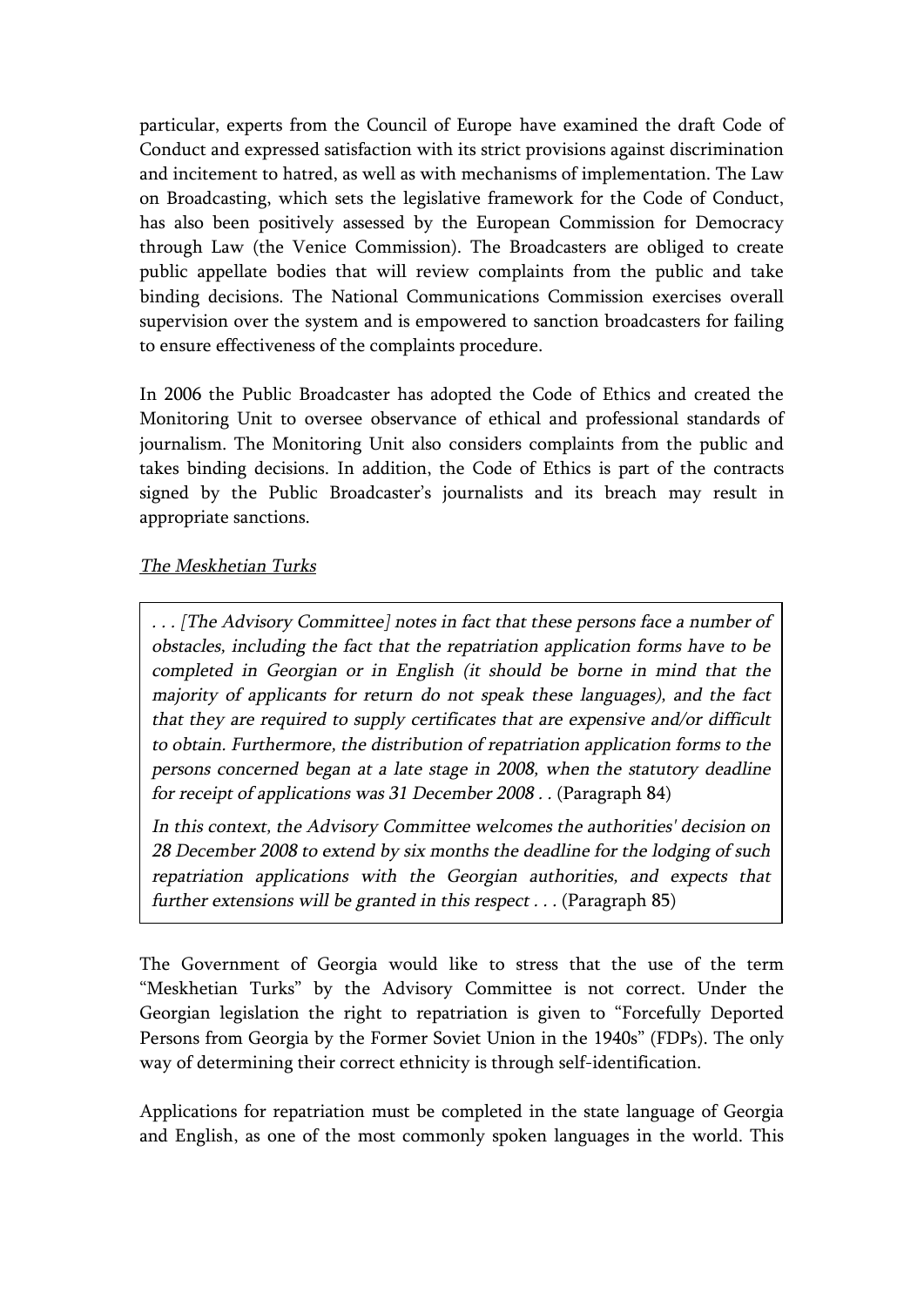decision is final and will not be reconsidered. Furthermore, every document required from applicants is necessary for successful repatriation process.

The delays in the application process have been caused by the Russian aggression on August 2008. As a result, on 26 December 2008 the Parliament of Georgia has amended the "Law on the Repatriation of Forcefully Deported Persons from Georgia by the Former Soviet Union in the 1940s" and extended the deadline of submitting applications for 6 months from 1 January to 1 July 2008. At the request of international organizations, the Parliament of Georgia has again amended the Law on July 2009 and extended the deadline for another 6 months to 1 January 2010. The Government of Georgia wants to make clear that no further extensions must be expected.

# Article 7

Exercise of the right to freedom of association and freedom of expression

The Advisory Committee notes that Article 6 of Georgia's law on political associations, adopted on 31 October 1997, explicitly prohibits the setting up of political parties on a regional or territorial basis. The Advisory Committee observes that this provision has already been invoked as a ground for refusing to register a political association representing the interests of the Armenian minority (Virkh). It may therefore be interpreted as restricting the scope for persons belonging to national minorities to set up political parties representing their legitimate interests . . . (Paragraph 86)

The denial of registration to the "People's Party Virkh" was based on Articles 6 and 14 of the Law on Political Associations. Article 6 does indeed prohibit setting up of political parties on a regional or territorial basis. However, it does not present any obstacles to the establishment of a political party which aims, inter alia, to advance legitimate interests of persons belonging to national minorities. Article 14 prohibits setting up of political parties with the name similar to that of an already existing party. The political party named "People's Party" had already existed at that time and applicants were given opportunity to correct the mistake within the period specified in the Law. The period was missed and they were denied the registration.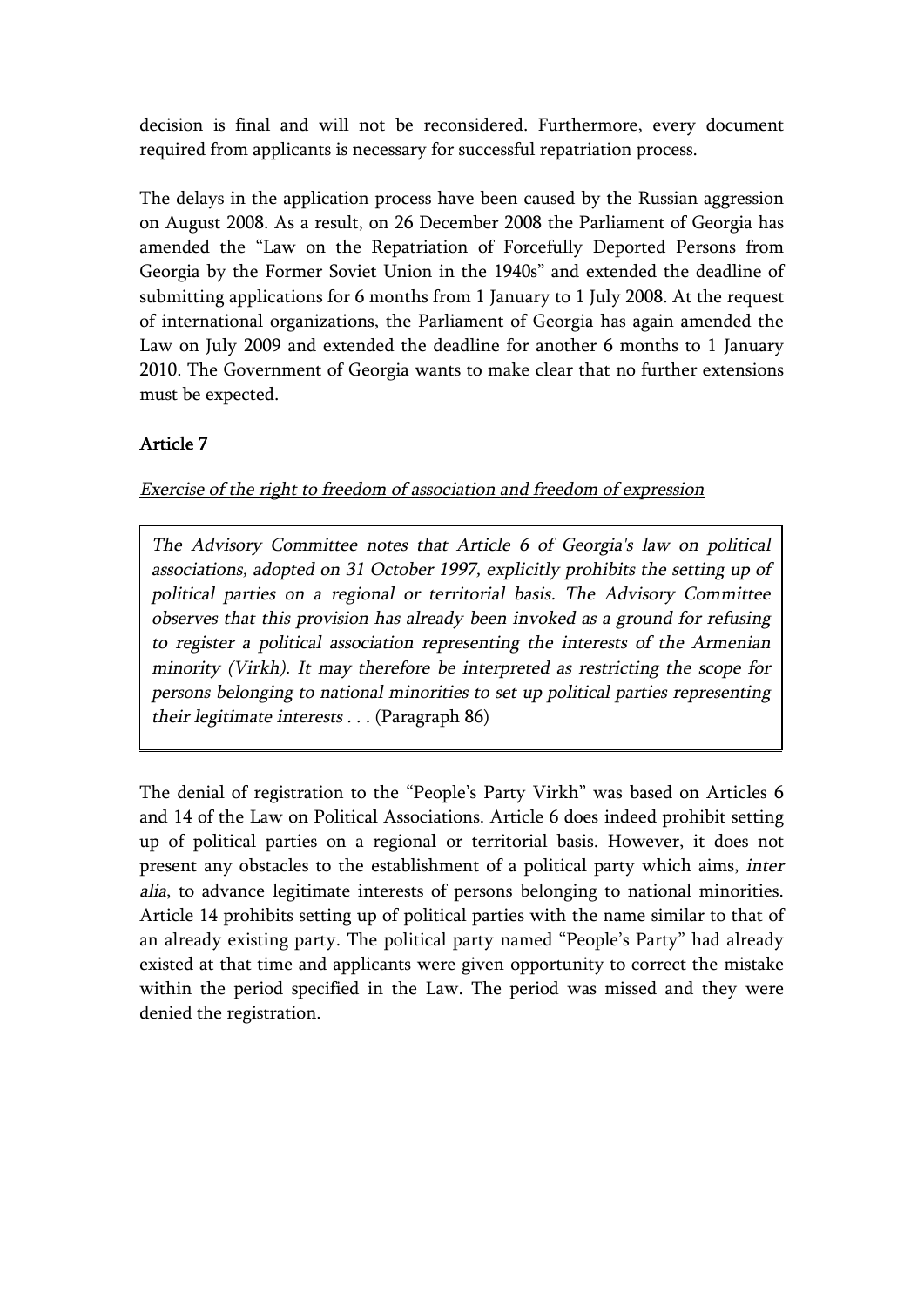Although the situation has improved over recent years, the Advisory Committee is particularly concerned at the reports of serious problems in the exercise of the right to freedom of expression and opinion by members of nongovernmental organizations, human rights defenders and independent journalists. Non-governmental sources also refer to attempts by persons in high places in governmental structures or by political representatives to influence the editorial policy and programmes of the media. (Paragraph 87)

The Advisory Committee notes with concern information about persons belonging to national minorities who have been subjected to pressure, and even harassment, by representatives of State bodies when their viewpoints differed from those of the authorities . . . (Paragraph 88)

So far, no cases of harassment or pressure have been brought to the attention of Georgian law enforcement agencies or judicial bodies. If the Advisory Committee provides more detailed information about any of these alleged incidents appropriate action will be taken in accordance with the law. The Georgian legislation provides strong guarantees against harassment and interference with freedom of expression. Under the Criminal Code of Georgia harassment of persons on the basis of viewpoints or in connection with their political, professional or religious activities (Article 156) and unlawful interference with the work of journalists (Article 154) is punished by deprivation of liberty of up to 3 and 2 years respectively. The Law on Freedom of Speech and Expression provides for editorial independence of journalists, in particular their right to take editorial decision in accordance with their own conscience (Article 3).

Persons belonging to the Armenian minority, in particular, drew the attention of the Advisory Committee and other international bodies to the situation of activists defending the rights of Armenians who had been arrested and imprisoned on extremely serious charges, which they regarded as ill-founded . . . (Paragraph 89)

It is difficult to comment on specific cases without specifying them. The Government of Georgia is ready to provide appropriate information if it is informed about those allegedly arrested. However, as a matter of principle, ethnic origin of a person cannot serve as an excuse for "extremely serious" or any other types of crimes. Whether the charges are ill-founded or not will be determined through due legal process.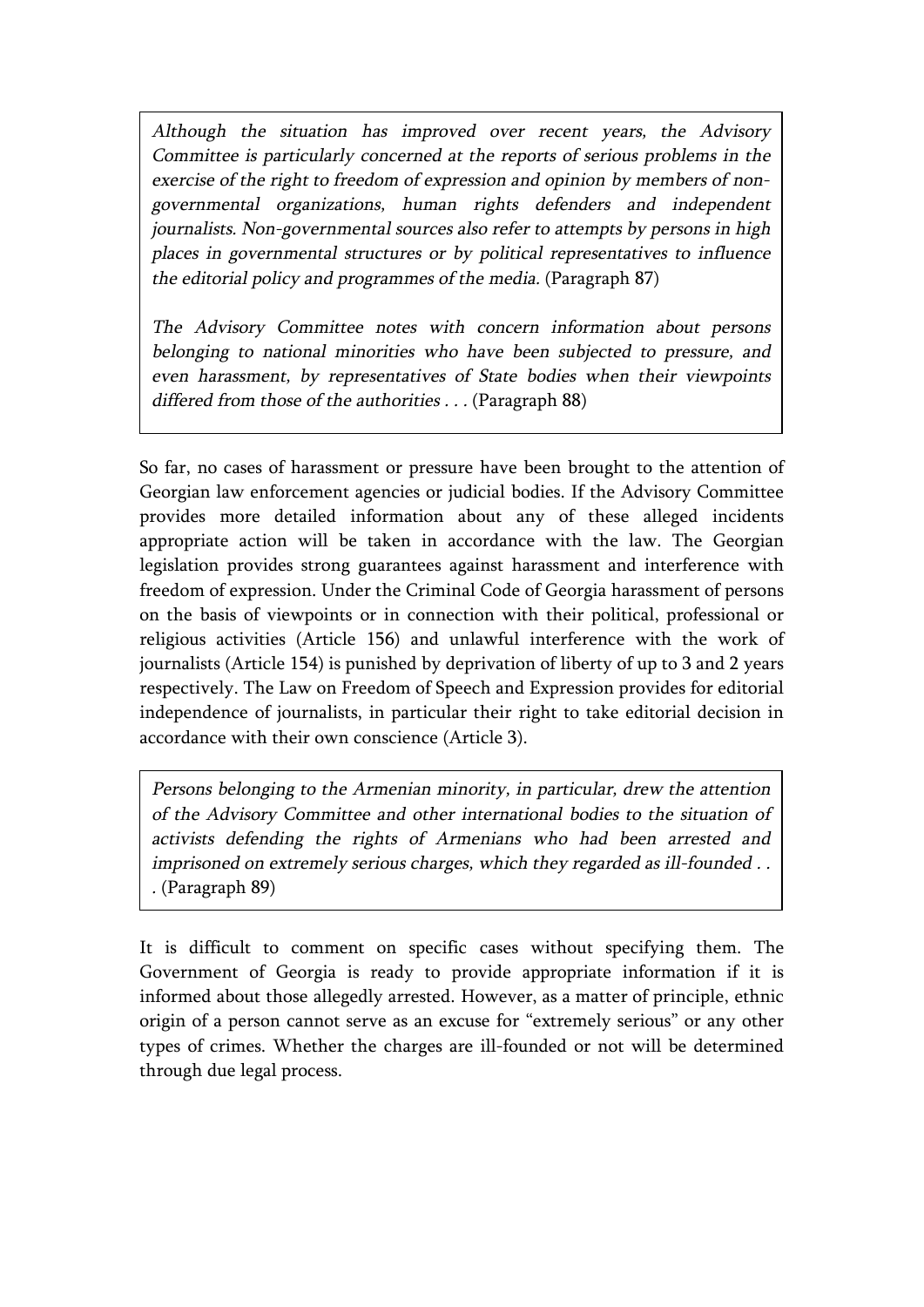# Article 8

Exercise of the right to freedom to manifest one's religion and to form religious institutions, organizations or associations

. . . One of the main concerns of national minorities in respect of religion is the question of the legal status and registration of religious organizations. The Advisory Committee notes in fact that, while the Georgian Orthodox Church is recognized and protected as both a Church and a public entity, other religious groups can only register as non-governmental organizations or non-profitmaking private-law associations, so they cannot enjoy the same conditions in respect of the exercise of their religious activities . . . (Paragraph 92)

The public-private division between the status of the Georgian Orthodox Church (GOC) and other registered religious groups is largely symbolic. The latter receive the same legal protection and respect for their religious activities as the GOC. The only slight difference concerns the tax breaks. This practice corresponds to the European experience exemplified by Great Britain, Spain and etc. The Government of Georgia considers that any attempt to grant specific status to religious groups will only result in unnecessary controversy over the definition and would make little practical difference.

. . . The Advisory Committee also notes with concern acts of vandalism committed in April 2008 against the Jewish cemetery in Batumi, and reports of disrespectful acts and provocation in some traditional Azeri cemeteries. (Paragraph 93)

Since 2006 only one case of desecration of cemetery on racial grounds has been reported. It took place in Batumi on 1 May 2008. Damaged graves belonged to the Jewish family; the perpetrator has drawn swastikas on them. The police has initiated investigation under the article 258 (3) (b) of the Criminal Code of Georgia, which envisages crime of disrespect towards deceased based on racial, religious, national or ethnic intolerance. The Police has questioned all the relevant witnesses and investigation is ongoing.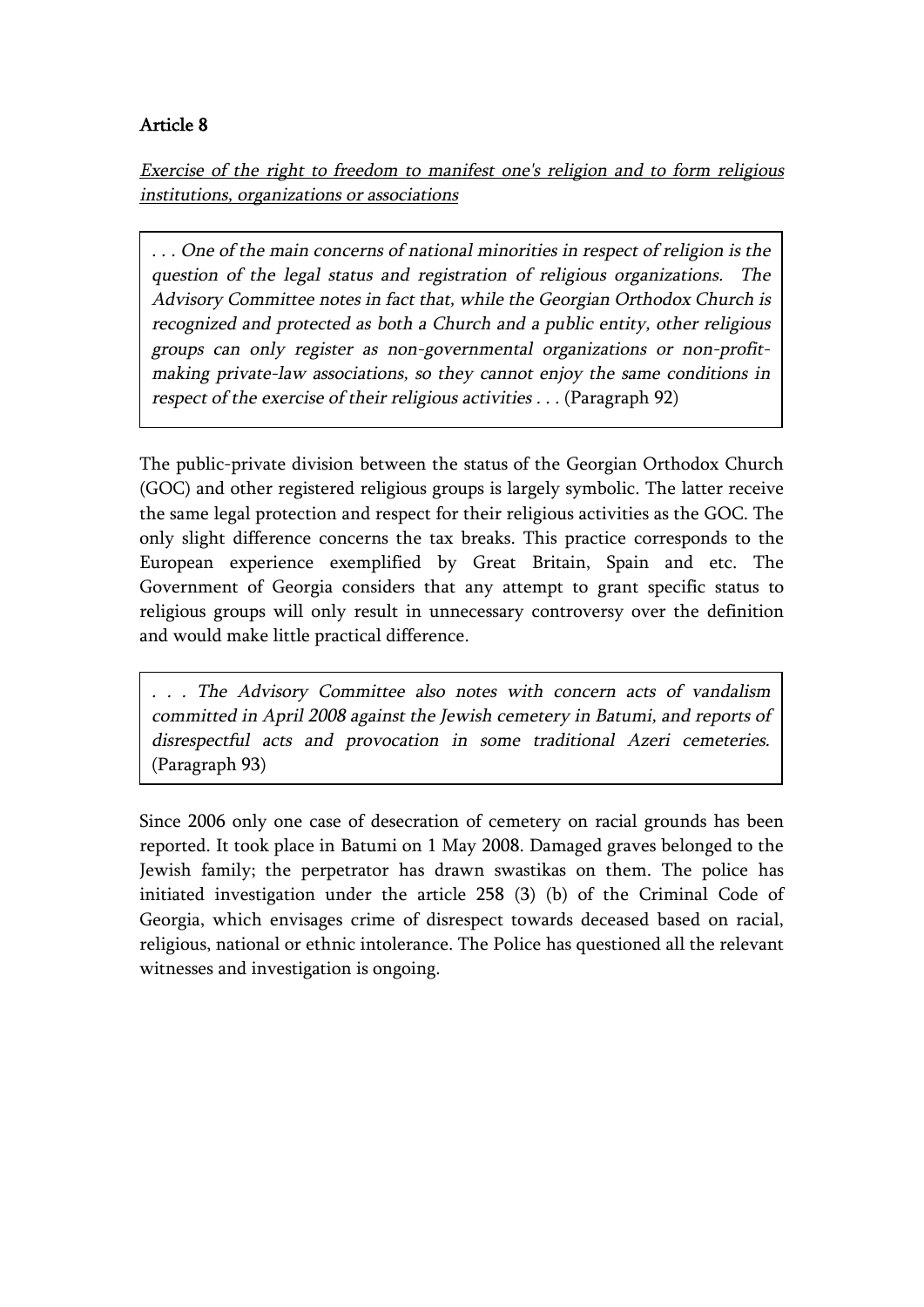. . . Strong tensions were reported to it in relation to, inter alia, the return of Armenian churches and the attempts of the Georgian Orthodox Church to take over some of these buildings (as in the case of several churches in Tbilisi, including the Surb Norashen church used by the Armenian community since the 15th century), notwithstanding the agreement concluded between the Armenian Apostolic Church and the Georgian Orthodox Church on arrangements for resolving the property issue . . . (Paragraph 96)

The Government of Georgia is acknowledging its full responsibility to determine the lawful owner of the Norashen church and other religious buildings recognized as stationary cultural heritage monuments and protect them from any damage. At the same time, the question of ownership, due to its high sensitivity, requires careful study and investigation. As a result of the agreement reached between the parties, the committee of experts will be set up to determine the rightful owner of the Norashen church. Until then, the moratorium has been declared on any construction works on the territory of the church.

## Religious education

. . . According to information supplied by non-governmental sources, publiclyrun schools continue to offer an optional course in religion, mainly providing teaching about the Georgian Orthodox faith, notwithstanding the Church's independence of the State and the statutory separation between public education and religious education. Furthermore, non-Orthodox pupils are apparently quite often the subjects of attitudes of intolerance, or even hostility, among other pupils and their teachers. In addition, these sources report inadequate conduct by certain teachers, who tend to impose Georgian Orthodox religious practices in the school context, in spite of the aforementioned principle of separation and the existence of different faiths among the pupils . . . (Paragraph 98)

Teaching of history of religions is part of social sciences and includes teaching of origin/formation of religions, the role of a religion in a society, religions of the world and etc. The claim that information about other religions in textbooks is limited and in some cases textbooks bear the imprint of negative stereotyping is not accurate. Since 2006, in accordance with the procedure of textbooks' licensing/approval, different textbooks are recommended to schools for teaching history of religions. Each of these textbooks has undergone the expertise by the special commission and meets the required criteria of antidiscrimination, neutrality and diversity.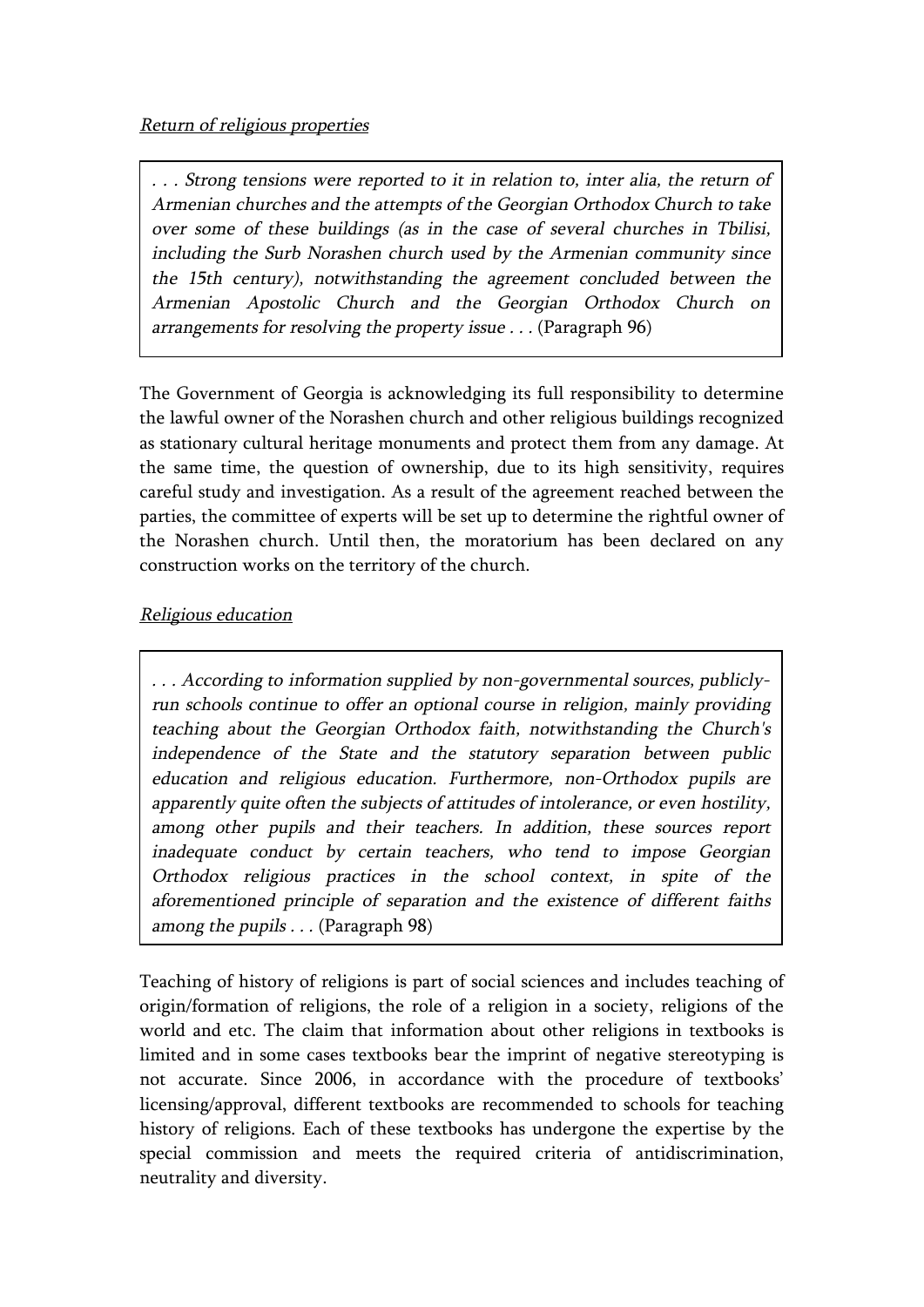The Ministry of Education and Science of Georgia (MoES) in accordance with the Law on General Education supervises public schools to refrain from administering any religious ritual or ceremony. They are also guarded against using any religious symbols except for educational purposes. Furthermore, the draft Model Teacher's Professional Code of Ethics has been developed by the Teachers' Professional Development Centre (TPDC), which must be approved by the Minister of Education and Science. After approval, public schools will have to develop their own Codes in accordance with the Model Teacher's Professional Code of Ethics. The draft Model Code provides for the establishment of an environment conducive to the fully-fledged development of students' individual personalities and for this purpose prohibits different treatment of students by teachers based on their ethnic, religious and linguistic belonging.

The cases of discrimination against pupils based on religious background have not been officially reported to the MoES. In accordance with the Law on General Education and draft Model Teacher's Professional Code of Ethics teachers will be held responsible for any discriminatory acts based on student's religious identity.

In addition, for the last several years the MoES has been implementing different target programs to promote tolerance and intercultural understanding. In particular, all educational institutions administering pre-service teacher training programs have been provided with the Religious Diversity and Intercultural Education textbooks. The Children's Tolerance Education Program (CTEP) has been implemented in 2004-2006 by the National Curriculum and Assessment Center under the MoES with the support of International organizations. The CTEP activities included creation of 42 children's television episodes on tolerance, intercultural understanding and conflict resolution, development of tolerance education materials (Student's Book and Teacher's Manual) and related teacher trainings, establishment of tolerance clubs and related extra-curricular activities in public schools.

In 2004-2007 the MoES implemented "School Partnership Program" aimed at increasing understanding and cooperation among national minority students and their Georgian peers. The main objectives of the program were to reduce the problem of cultural and civil isolation of national minorities, and support acquisition of the Georgian language. To this end, the program envisaged building the partnership between Georgian and non-Georgian language schools, teachers, students and their parents.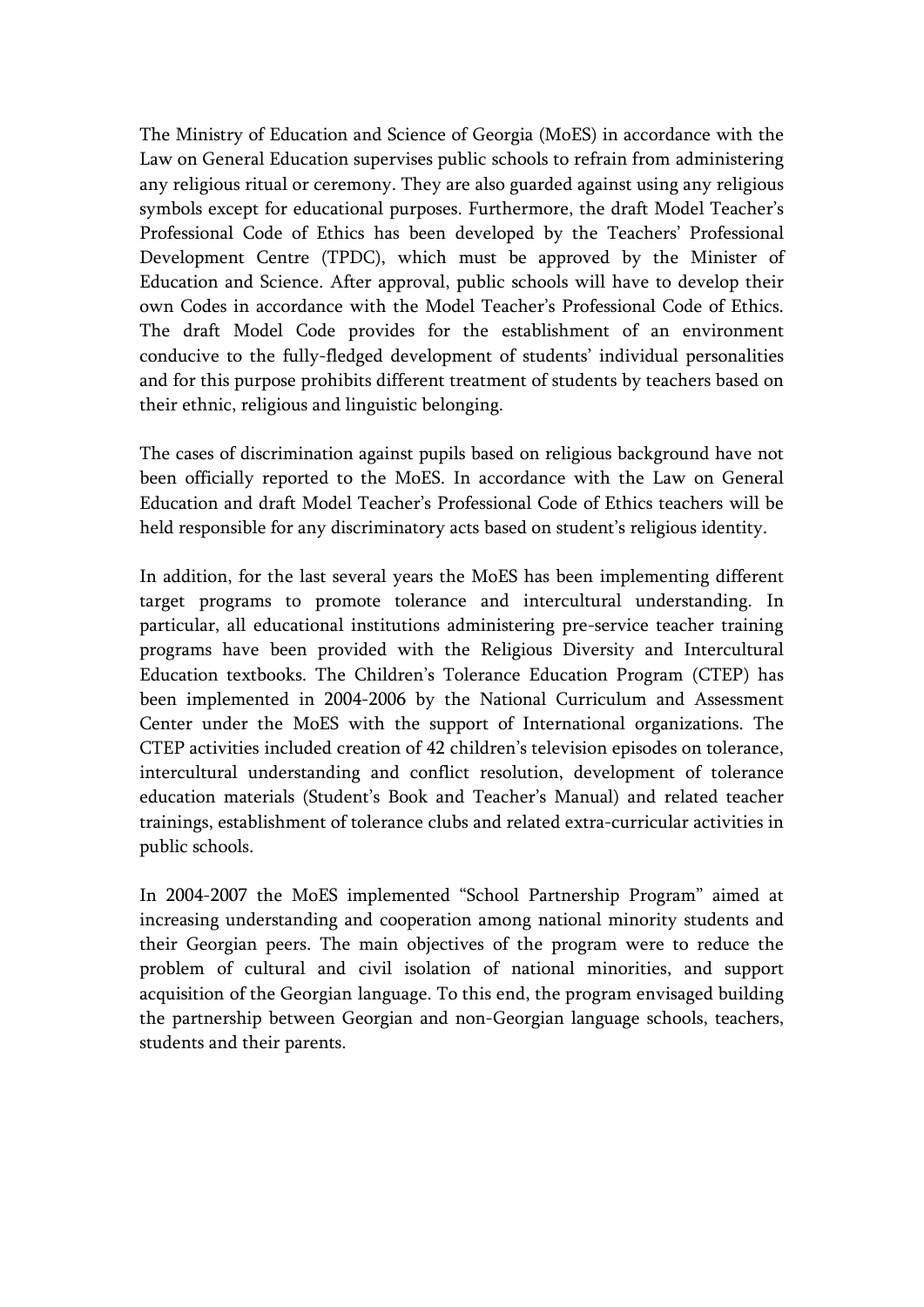# Article 9

Access of persons belonging to national minorities to information in their minority languages

. . . The Advisory Committee takes the view that, whatever the practicalities adopted to this end, the consultation of national minorities in the definition of the editorial policy of the public broadcasting service, and their direct participation in the preparation of programmes, are essential to ensure that their communities' life and concerns are properly reflected therein . . . (Paragraph 104)

Under the Law on Broadcasting the Public Broadcaster creates public councils to ensure that interests of different social groups are respected in its programs (Article 41). The councils perform advisory functions and make recommendations, inter alia, on fulfillment of content requirements set by the Law, including reflection of ethnic, cultural and religious diversity of Georgia and airing programs about national minorities and in their native languages. Since 2006 two councils of ethnic and religious minorities have been operating with the Public Broadcaster in accordance with the Law.

. . . In practice, public radio and television do not cover the whole of Georgian territory, and the persons belonging to national minorities who live in certain regions face a news vacuum in the national media . . . (Paragraph 108)

The Action Plan for Tolerance and Civil Integration provides for the rehabilitation of the Public Broadcaster's transmission system to ensure that its programs are available in regions inhabited by substantial numbers of national minorities.

. . . The Advisory Committee notes that, to date, there are newspapers in Georgia published in their own language by Armenians, Assyrians, Azeris, Germans, Greeks and Russians, as well as in Georgian and in Russian by Jews. Three of these publications are State-financed: "Gurjistan", which is published in Azeri, "Vrastan" in Armenian, and "Svobodnaya Gruzia" in Russian. The representatives of minorities find this support inadequate and consider that the authorities should enter into a firmer commitment to assist them in this area. The Advisory Committee calls on the authorities to consider giving greater support to national minorities' print media. (Paragraph 109)

There has been positive dynamic in providing financial support to national minorities' print media for the last several years. Within the program "Support for Literature Development", the Ministry of Culture, Monument Protection and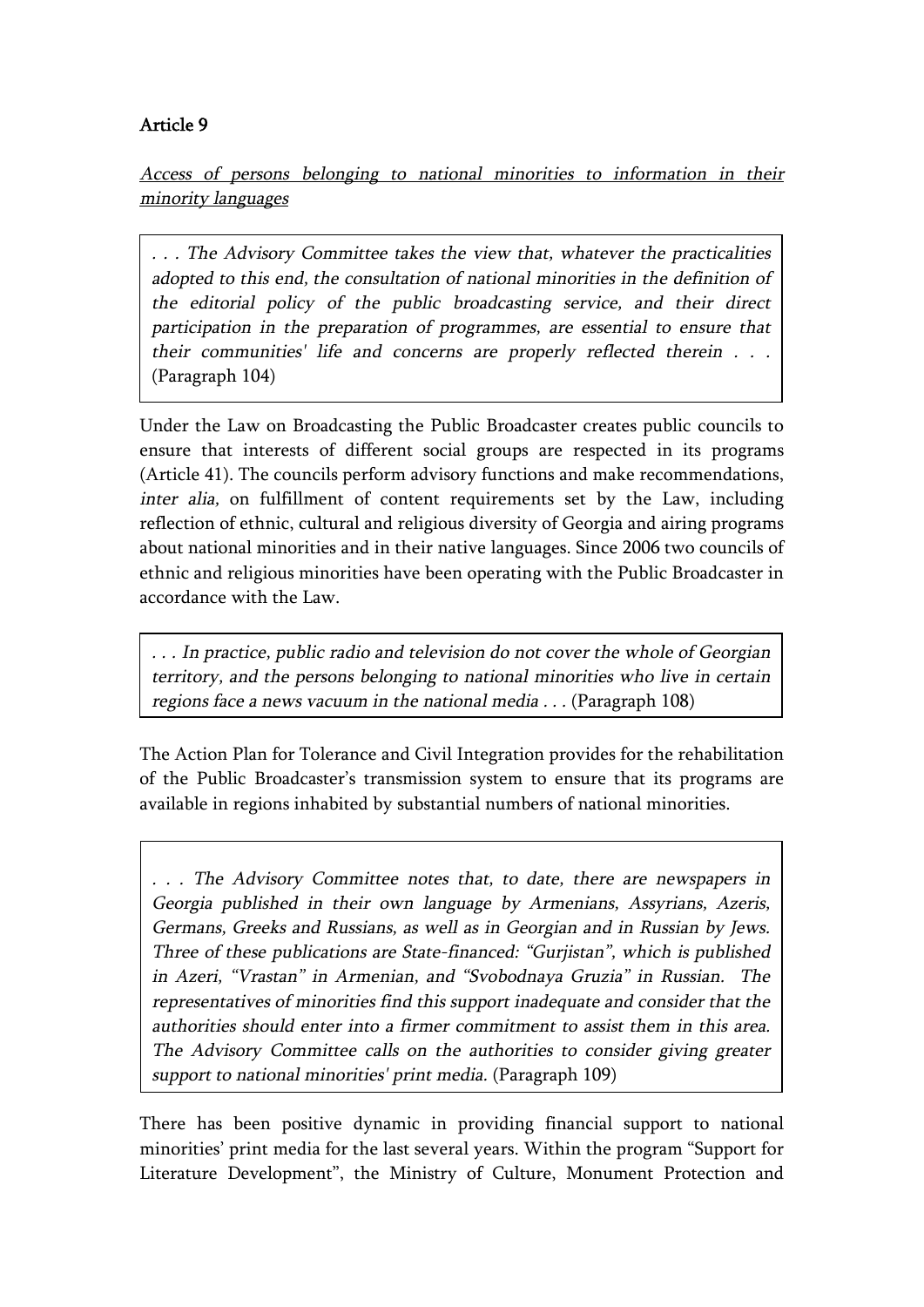Sports of Georgia has been funding Azerbaijani and Armenian Language newspapers. Since 2004 the budgetary support has increased from 10 000 to 40 000 GEL for the Azerbaijani language newspaper "Gurjistan" and from 15 000 to 55 000 GEL for the Armenian language newspaper "Vrastan".

## Articles 12 and 14

#### Teaching of or in minority languages

Firstly, the schools which teach in a minority language face a general lack of resources, especially quality textbooks . . . The Advisory Committee is pleased to note that textbooks are now being translated into the minority languages, and that new textbooks are being prepared in those languages . . . This process, however, still encounters difficulties insofar as the distribution of these textbooks does not yet reach all the schools concerned, and problems still exist in terms of the quality and cost as well as the training of teachers to work with these new tools . . . (Paragraph 125)

Under the general educational policy on national minorities, the Ministry of Education and Science of Georgia (MoES) manages a number of short-term and long-term programs. Their primary goal is to promote civil integration of national minorities through support of quality and inclusive education, enhancement of state language acquisition via multilingual education programs, and improvement of accessibility and equity of educational opportunities.

The Government of Georgia acknowledges that deficiency of resources, especially of textbooks and teacher training remains a challenge not only for non-Georgian language schools but for many other schools in Georgia. While attempting to overcome these barriers the MoES maintains its focus on individual needs of every student applying participatory, research based decision-making approach to policy development.

#### Provision of textbooks to non-Georgian language schools

Out of 2,300 general educational institutions in Georgia there are 409 non-Georgian language schools (including schools with sectors where language of instruction is other than Georgian and schools with Russian, Armenian, Azeri and Ossetian as the sole language of instruction): 140 Armenian language schools, 124 Azerbaijani language schools, 142 Russian language schools and 3 Ossetian language schools.

Within the process of reform of the general education system, new national curriculum and textbooks have been developed for minority language schools. In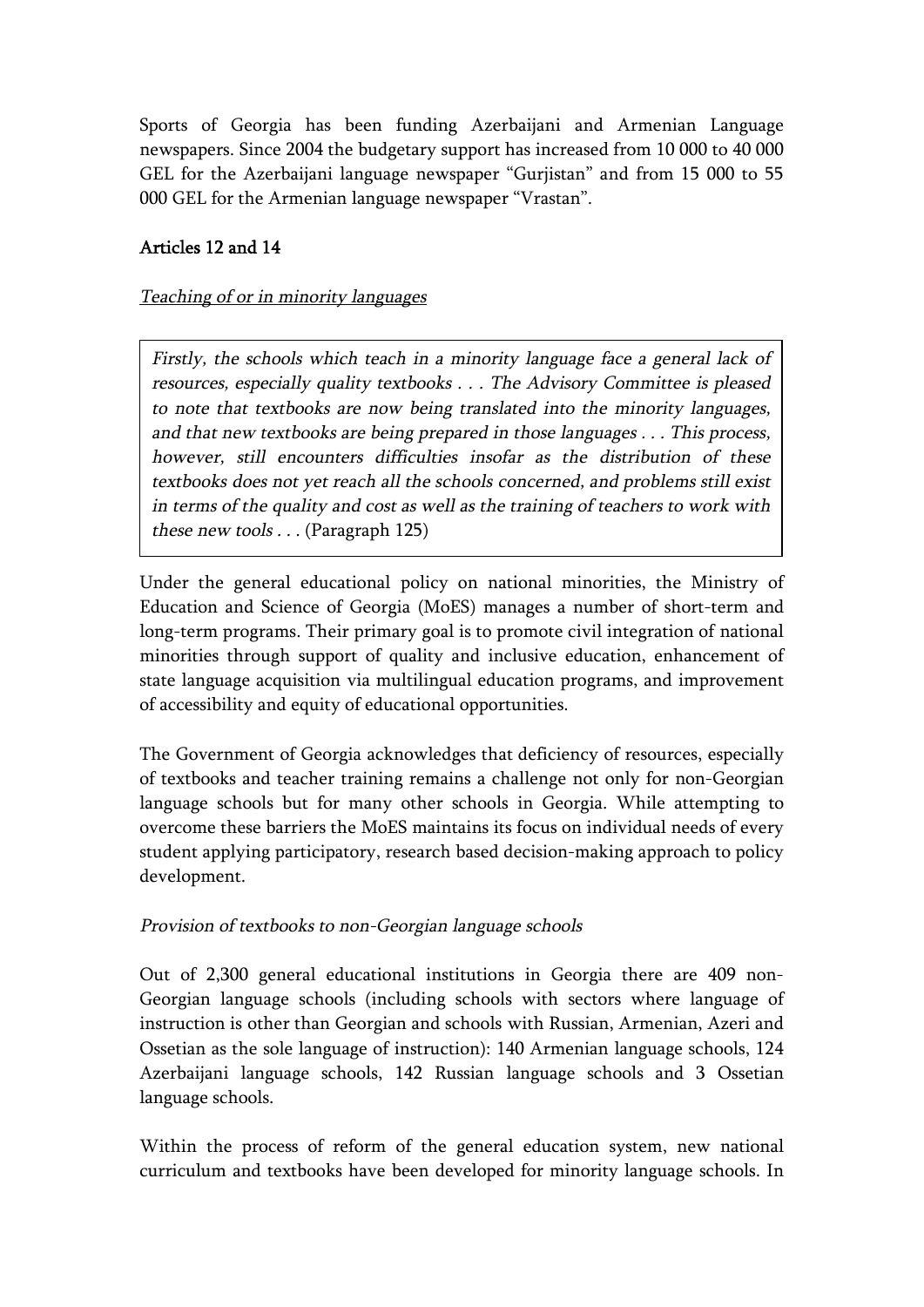2005, for the first time, the MoES started to subsidize textbooks that were aligned with the national curriculum for minority language schools.

In 2005-2006, considering the need for development of new textbooks to implement new standards of teaching and learning Georgian as a second language, two volumes of such a textbook were developed. The textbook "Tavtavi" was built on relevant criteria for language competency levels proposed by the European Council's "European Language Portfolio" and the "Common European Framework of Reference for Languages: Teaching, Learning and Assessment". The first volume of "Tavtavi" package includes a textbook, a students' book, and a teacher's book. The second volume includes a textbook, a students' book, a teacher's book and a portfolio. In 2007 the third volume of "Tavtavi" has been developed. Three volumes of "Tavtavi" have been distributed among all non-Georgian language schools free of charge. The evaluation of effectiveness of "Tavtavi" has also been undertaken within the same program.

In 2006-2007 the National Curriculum and Assessment Center (NCAC) implemented the piloting training-programs in schools. The piloting aimed at testing the new national curriculum, development of new content/subject area textbooks and establishment of experimental schools. The piloting program included 30 minority language schools, including 10 schools from Kvemo Kartli and 10 schools from Samtskhe-Javakheti.

In 2007 the NCAC implemented the "Georgian as a Second Language" project. The purpose of the project was to develop the new curriculum for Georgian as a second language for students in minority language schools.

In 2008 the MoES distributed 34,438 textbooks in 7 districts (Bolnisi, Tetritskaro, Tsalka, Gardabani, Marneuli, Dmanisi and Rustavi) of Kvemo Kartli. In addition, 16,883 school textbooks were distributed among schools of 6 districts (Borjomi, Ninotsminda, Akhalkalaki, Akhaltsikhe, Adigeni and Aspindza) in Samtskhe-Javakheti.

In 2008 the NCAC distributed 7,290 textbooks (Georgian Language, Biology, Math, Music, Art and Foreign Languages) at schools in Kvemo Kartli and 4,497 textbooks in Samtskhe-Javakheti. In addition, all students in grade 5 were provided with geography and Georgian language textbooks. All students in grades 6 through 11 in minority language schools were provided with the same content area textbooks.

In 2008 within the "State Language Teaching and Learning Program for Minority Language Schools" all students in grade 2 were provided with the textbook "Let's Learn Georgian". Overall, 7,000 copies of the textbook were distributed.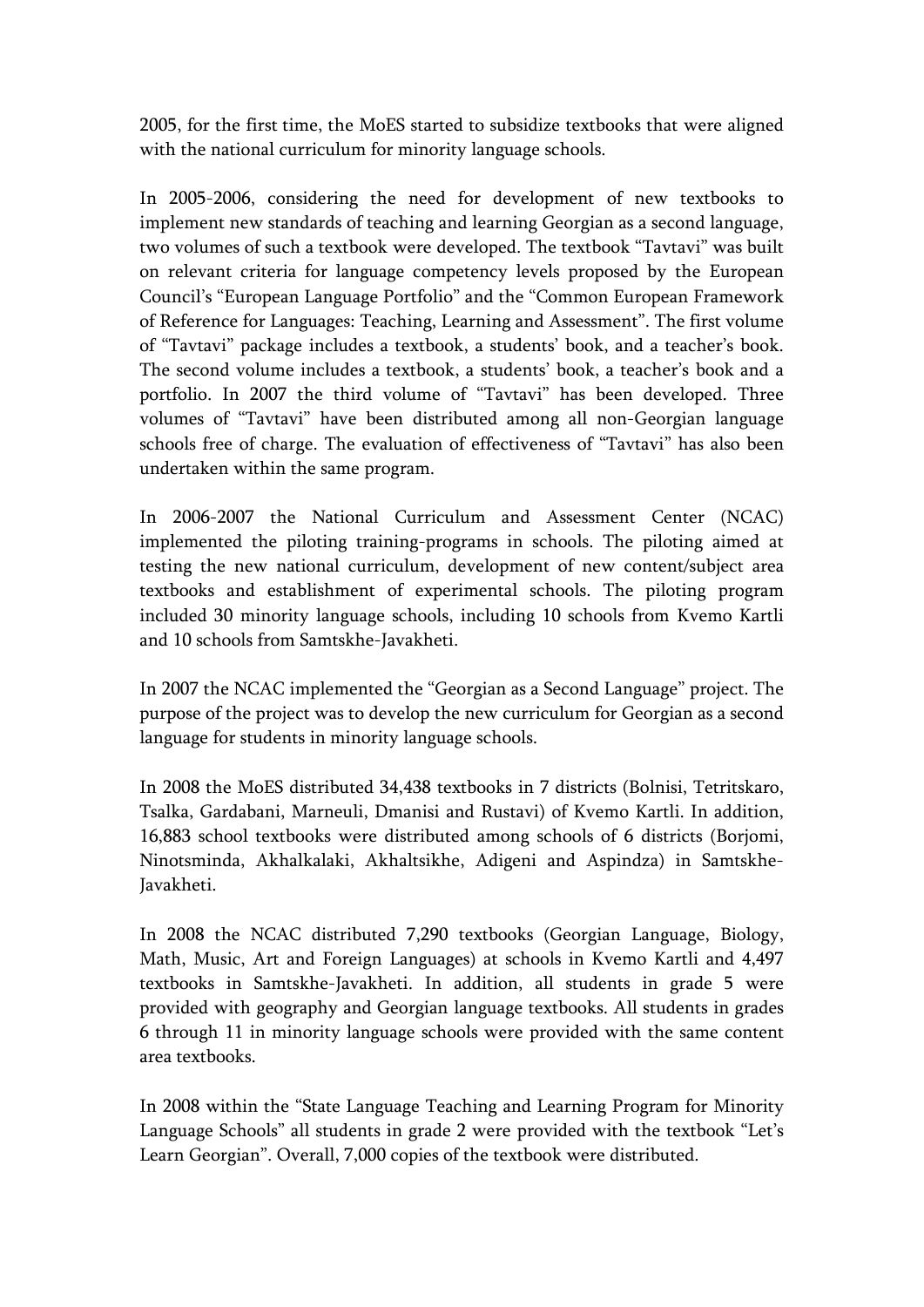In 2009 Minister of Education and Science has approved the program "Improving Availability of Textbooks for non-Georgian Language Students" with the budget of 543,600 GEL. As a result, 6,025 ninth graders in non-Georgian language schools will be provided with textbooks of Georgian History, Geography, and Civic Education (translated in their native languages) for academic year 2009-2010 (overall 18,075 textbooks). In addition, 300 non-Georgian language schools will introduce a system of "renting textbooks" that will improve availability of textbooks for 28,221 Azerbaijani, 15,255 Armenian and 8,453 Russian students at non-Georgian language schools. All minority language schools (including those with minority language sectors) will also be provided with the textbook "Georgian as a Second Language" for 6,025 third graders.

#### Teachers' professional development

The Government of Georgia is acknowledging the need for further professional development of teachers not only at non-Georgian language schools but also at many other schools throughout the country. For this purpose, the Teachers' Professional Development Centre (TPDC) under the auspices of the MoES has been established by the President's Decree (26 June 2006). It is a self-regulating professional body for teachers and seeks to create the effective national quality assurance system in Georgia to help teachers, schools and those who provide education for teachers reach internationally acceptable standards of performance. As an independent authoritative body, it co-operates with the pedagogical and academic community to prepare recommendations for the Government of Georgia in respect of teaching profession.

Despite existing challenges in non-Georgian language schools, several special programs regarding teachers' professional development have been implemented by the MoES and the TPDC. The program for teaching Azerbaijani language in non-Georgian language schools in Kvemo Kartli has been launched with the support of OSCE/HCNM. The program encompassed creation of appropriate standards and training of teachers. 500 teachers have been trained within this program.

To secure successful implementation of the school grant program, the TPDC has developed the "Project Development Manual" and delivered special training sessions for general education schools concerning "School Improvement Projects". Successful schools were entitled to receive grants. In 2005-06 21 schools in Kvemo Kartli and 18 in Samtskhe-Javakheti participated in the project.

The TPDC and NGO "Center for Civil Integration and Intercultural Relations" translated the journal "Teacher" into Armenian and Azerbaijani languages and distributed 1290 copies in non-Georgian language schools. Within the same project "Theories of Teaching and Development" and "Teaching and Assessment" were translated into Armenian and Azerbaijani languages and 1,290 copies have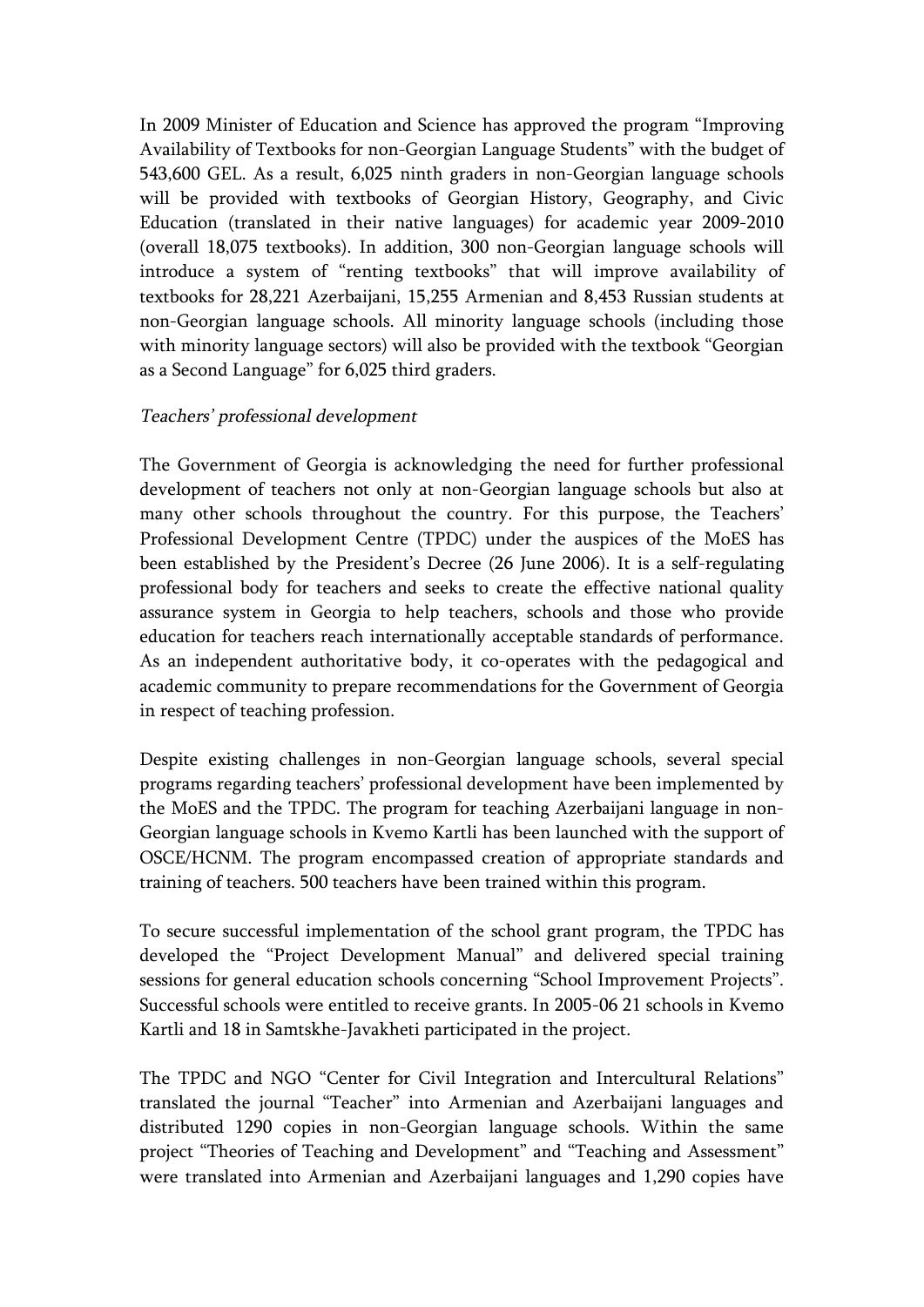been distributed in non-Georgian language schools of Kvemo Kartli and Samtskhe-Javakheti. These publications are supplementary materials that aim to help teachers in preparation for certification exams and improving teaching practices.

Teachers' professional development standards have been translated into Armenian and Azerbaijani languages and 900 copies of the publication were distributed among schools and resource centers.

Since 2006 the National Curriculum and Assessment Center (NCAC) has been publishing the newspaper "Dialogue" which gives opportunity to school administrators, teachers, students and their parents to address experts with questions, get the feedback and share their experience and views. From 2007 "Dialogue" has been translated into Azerbaijani and Armenian languages and distributed in regions inhabited by substantial numbers of national minorities.

In 2007 teachers from 94 Azerbaijani language schools were trained within the program "Enhancement of Teaching and Learning of Georgian as a Second Language in Kvemo Kartli Minority Language Schools". The program was a joint effort of the OSCE Higher Commissioner on National Minorities and the MoES.

The MoES and the Teachers' Professional Development Center (TPDC) have implemented the "Professional Development Program for Georgian Language Teachers in Minority Language Schools". So far, 250 Georgian language teachers from minority language schools have taken part in this program.

The TPDC has also been implementing programs "Qualified Georgian Language School Teachers in Regions Densely Populated by Ethnic Minorities" and "Teaching and Learning Georgian". The first program envisages high salaries for highly professional teachers of the Georgian language and literature in regions inhabited by substantial numbers of national minorities. For this purpose, teachers who have native language skills and are able to deliver quality instructions of the Georgian language and literature will be selected. Selection of local specialists who satisfy the requirements will be the priority. The TPDC will deliver purposeful training sessions for program participants and recruit them as contractees. In addition to instructing students, they will be required to enhance professional skills among their peers in teaching and learning the Georgian language and literature. By the end of the training sessions, 10 most successful teachers will be selected to perform as trainers. They will be required to deliver professional development training sessions for all teachers in their own districts willing to improve their professional skills. Selected teachers and trainers will also be required to plan and implement various activities (e.g. Georgian language clubs hosting competitions and celebrations) that will increase motivation to learn the state language among the students and local community.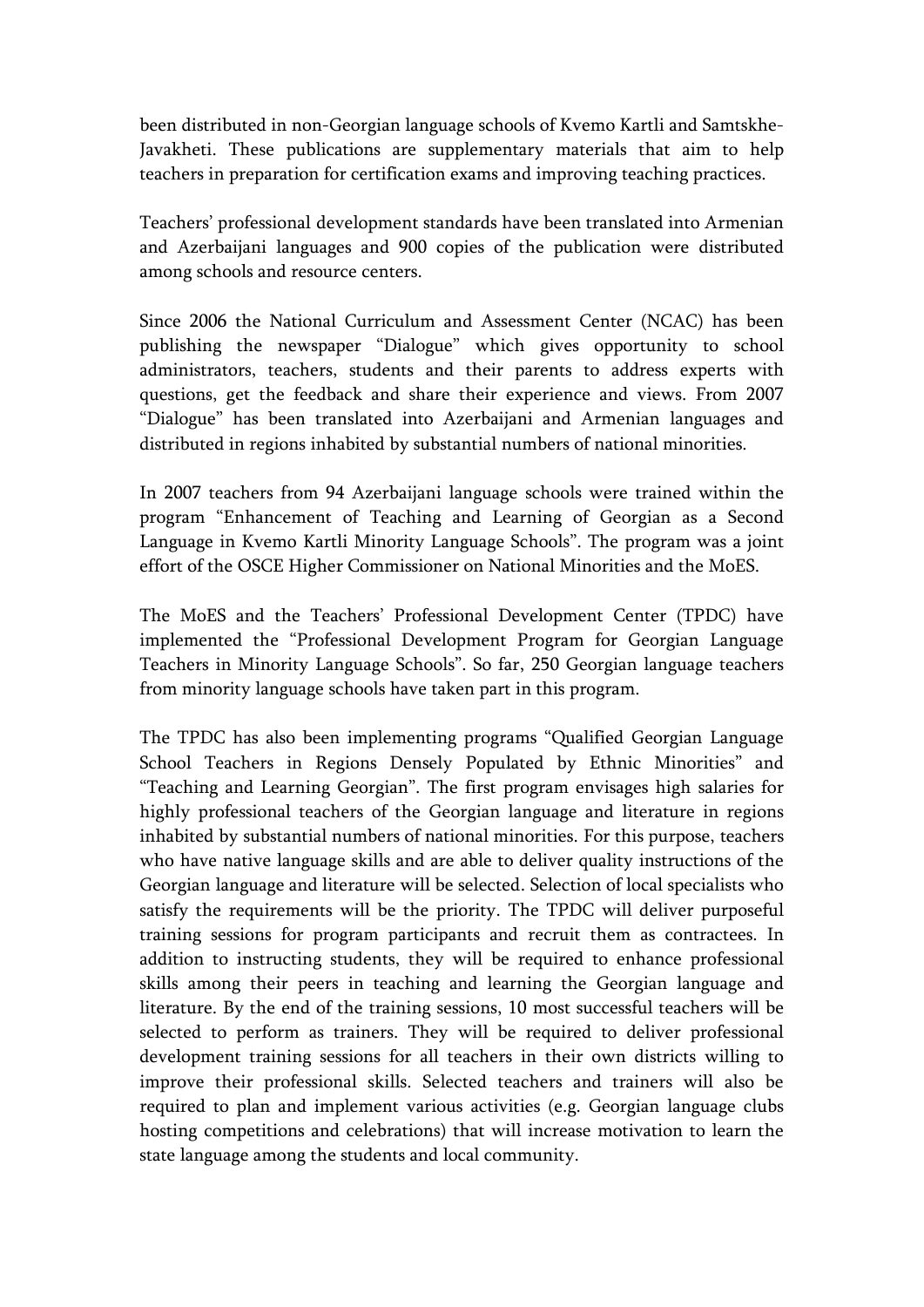### School rehabilitation program

Since 2006 school rehabilitation process has been underway throughout Georgia. Dozens of non-Georgian language schools were rehabilitated within the "Iakob Gogebashvili" program. The Ministry of Education and Science of Georgia has also been implementing the school computerization program "Dear Leap" since 2005. The program aims at providing all general education schools including minority language schools with computer technology and internet access. In 2005-2008 120 Azerbaijani and 140 Armenian language schools were provided with 1,299 and 1,015 computers respectively.

. . . Efforts to preserve the languages [of numerically smaller minorities] and to ensure that they are taught depend almost wholly on the communities concerned. (Paragraph 127)

In 2009 the sub-program "Protection of Minority Languages" has been approved by the Minister of Education and Science. It envisages provision of funding for the Ossetian Sunday School based in Tbilisi. Students of the Ossetian Sunday school will have the opportunity to learn Ossetian language, culture, history and literature.

The Ivane Javakhishvili Tbilisi State University runs the Institute of Caucasiology which is the unique institution in the world teaching Caucasian languages, including those of such numerically smaller ethnic groups as Chechens, Ossetians and Ingush. The scientific work of the Institute encompasses studies in areal linguistics, archeology, history, literature and culture of the Caucasian peoples (cultural anthropology). The Institute of Caucasiology has been regularly organizing scholarly conferences and symposiums. In 2009 it hosted the International Congress of Caucasiology devoted to problems of Iberian-Caucasian languages and other languages of Caucasus.

## Equal opportunities in the education system

. . . The requirement for history, geography and literature to be taught in the Georgian language from 2010-2011 causes understandable concern to many of the parties to whom the Committee spoke, who took the view that pupils and teachers who do not speak Georgian will not be ready in time to cope with this change . . . (Paragraph 130)

The Government of Georgia understands that the objective of teaching social sciences in Georgian at all public schools by 2010-11 may be cause for concern among minority language speaking students and their parents. The Parliament of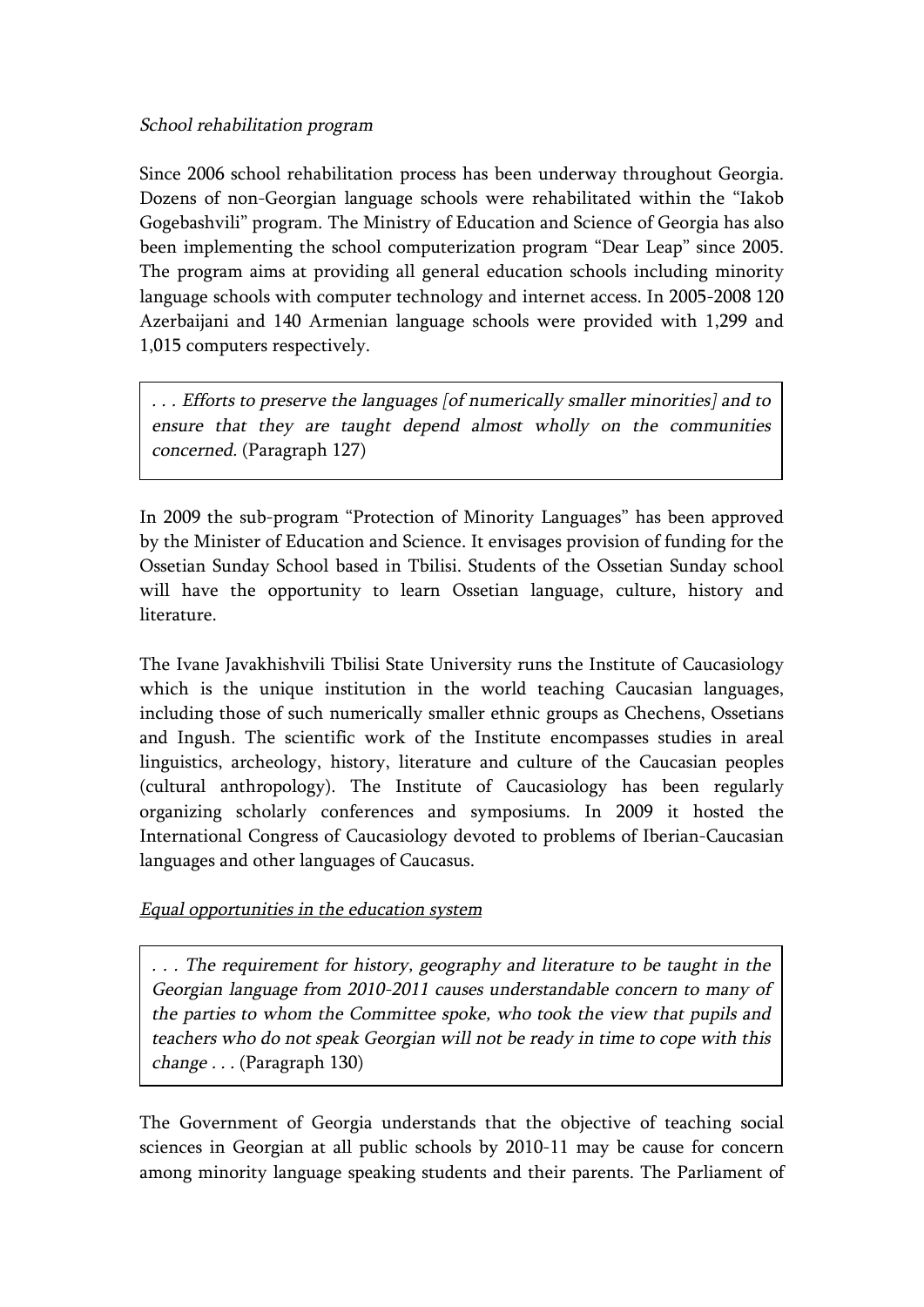Georgia plans to address this question before 2010-11 academic year taking into account specific circumstances in regions inhabited by substantial numbers of national minorities. This objective will only be realized when non-Georgian language schools are ready to practice the multilingual education model.

One of the main concerns expressed to the Advisory Committee by the representatives of national minorities relates to access to higher education. A compulsory university entrance examination was introduced in 2005, comprising a test in the Georgian language and literature, which represents a considerable obstacle to students from the minority-language education system. Such students have an extremely low pass rate, so their presence at Georgian universities has fallen very significantly since 2005 . . . (Paragraph 131)

Access to higher education by national minority students has been the primary concern for the Government of Georgia. Although the results of Unified National Admissions Examinations in 2005 revealed certain hindering effects of the Georgian language tests for national minorities, the positive dynamic can be seen since 2007.

| 2007               |            |          |                  |
|--------------------|------------|----------|------------------|
|                    | Registered | Admitted | State fellowship |
| Samtskhe-Javakheti | 1,069      | 213      | 116              |
| Kvemo Kartli       | 2,636      | 855      | 458              |
|                    |            |          |                  |
| 2008               |            |          |                  |
| Samtskhe-Javakheti | 572        | 443      | 136              |
| Kvemo Kartli       | 1,554      | 1008     | 553              |

The UNAE participation in Samtskhe Javakheti and Kvemo Kartli (2007-08)

Source: National Assessment and Examination Center (2008).

The increased admission rate among national minority students has been achieved through special government programs. Specifically, the special "Preparation Course for National Minority Students in Georgian Language and General Aptitude Tests" has been developed and implemented by the Ministry of Education and Science of Georgia (MoES) in 2008. The purpose of this program was to assist national minorities in preparation for the Unified National Admissions Examinations and improve their performance in the Georgian language and general aptitude tests. More than 250 national minority students have been enrolled in these courses. They were available in areas inhabited by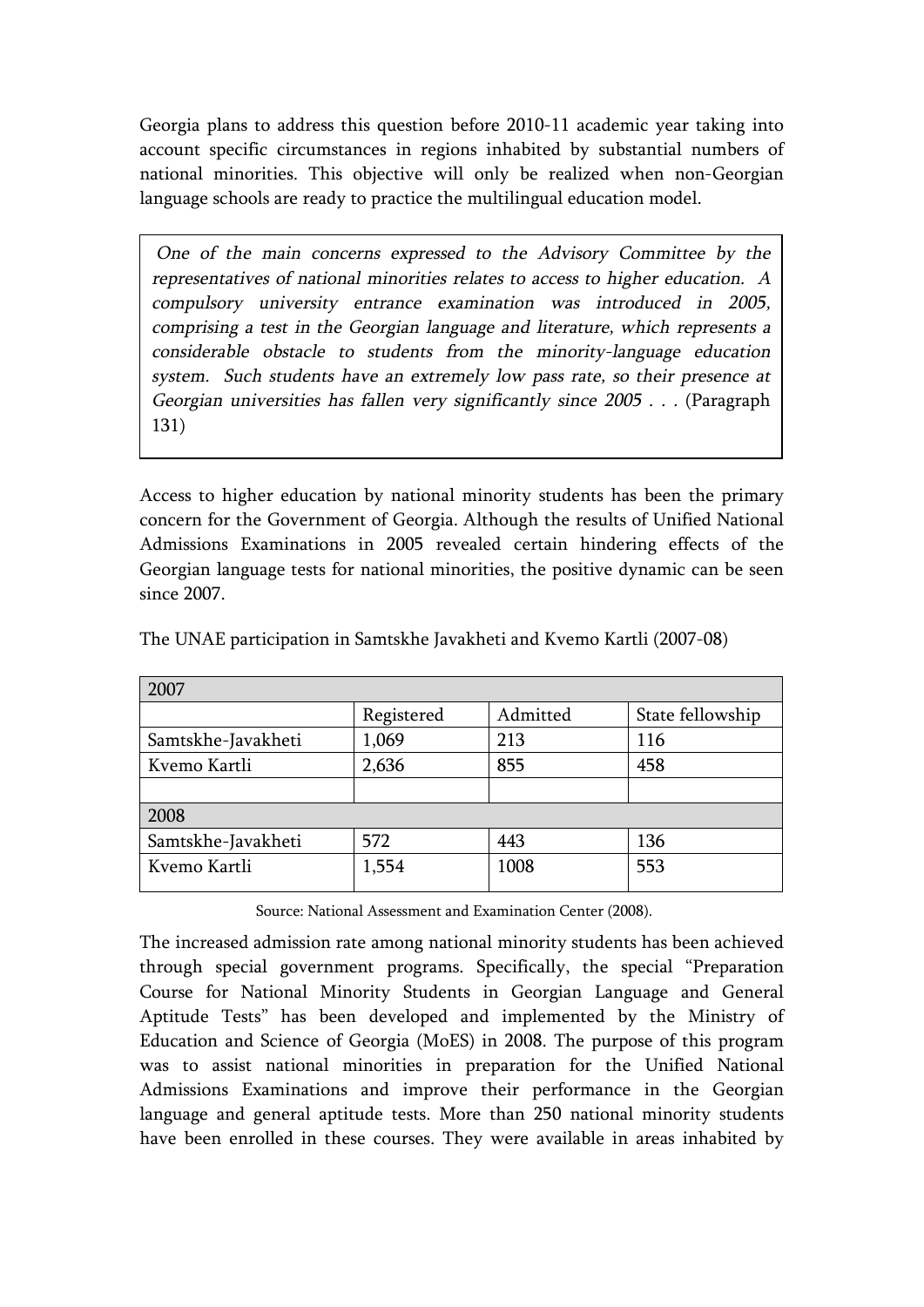substantial numbers of national minorities, including Dmanisi, Marneuli, Tsalka, Gardabani, Ninotsminda and Akhalkalaki municipalities.

Translation of testing materials into the minority languages has been another effort made by the MoES and the National Assessment and Examination Centre (NAEC) to improve the readiness of national minority students for the United National Admissions Examinations. In 2008 the MoES initiated a number of legislative changes that allowed national minority students take the United National Admissions Examinations in their native languages (except the state language tests). Specialists from Armenia and Azerbaijan have been actively involved in evaluation of translations and selection of best options. It is of utmost importance for national minority students that General Aptitude Tests have been translated in their native languages, because acquisition of the state fellowship/grant for studying at higher education institutions depends on their results.

Since 2009 student manuals for the United National Admissions Examinations are published in Azerbaijani and Armenian languages. Another important effort to increase access of national minority students to higher education has been secured by the Decree of the Government of Georgia №197. This decree commits the state to provide scholarships for students from Azerbaijani and Armenian language schools. It sets the quota of 30 students from each type of school thus committing the state to financially support at least 60 national minority students in 2009.

The Development and Reform Foundation under the President of Georgia provides scholarships for national minority students. In 2007-08 14 national minority students were selected on a competitive basis and provided with financial support for business administration undergraduate level programs in Hungary and the USA.

In addition, the Advisory Committee regrets that, according to the information received, the vocational training available to persons belonging to national minorities, especially in the regions where they live in substantial numbers, is limited. This deficiency further aggravates the exclusion of these persons from the labor market. (Paragraph 134)

There are 39 professional education centers throughout Georgia. Some of the centers are located in regions inhabited by substantial numbers of national minorities (e.g. two centers in Samtskhe-Javakheti, 4 centers in Kvemo Kartli). The rehabilitation program of professional education institutions is underway. One of the centers in Kvemo Kartli (Kazreti Professional Development Center in Bolnisi district) has already been rehabilitated within this program.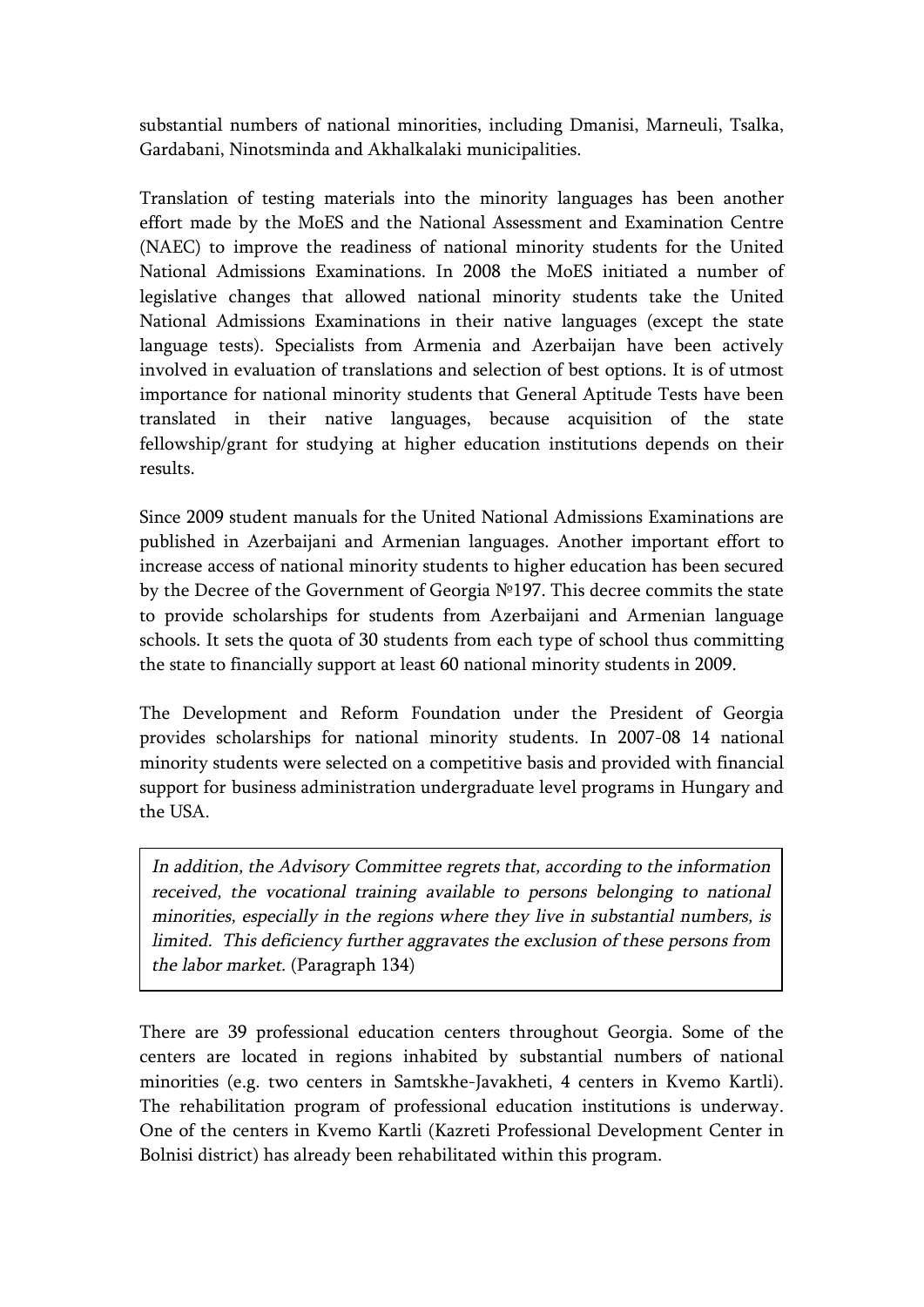In 2005 the Zurab Zhvania School of Public Administration was established with the aim of providing the public service sector with qualified human resources and improving the quality of social services in regions inhabited by substantial numbers of national minorities. In addition, the Zurab Zhvania School of Public Administration offers special courses in the Georgian language for national minority students. In 2006-08 the school was attended by 133 Azerbaijani and 124 Armenian students.

# Teaching of the Georgian language

The Advisory Committee notes that a number of measures have been taken in recent years to help the persons belonging to national minorities who do not know Georgian to learn it . . . However, the authorities' efforts still seem to be very much insufficient, and do not meet the many needs that exist (teaching of Georgian in schools, bilingual teaching, adult education, teacher training, etc), especially in rural regions where the persons belonging to minorities have few opportunities to study Georgian. In addition, according to the Advisory Committee's information, the quality of teaching and the methods used are frequently inadequate, and there is a shortage of qualified teachers to teach Georgian as a second language . . . (Paragraph 137)

Since 2004 the Ministry of Education and Science of Georgia (MoES) has been implementing a consistent integration policy towards national minorities, especially for promoting and assisting minority students in acquisition of the Georgian language beginning from pre-school level to adult education.

Under the National Concept and Action Plan for Tolerance and Civil Integration, the MoES will sign the memorandum of cooperation with the Council of Ethnic Minorities under the Ombudsman's Office. The memorandum will establish the system of cooperation that will ensure participation of national minorities in the decision making process on issues of their interest, including improvement of learning and teaching of the Georgian language.

## Pre-school education system

In 2009 with the Decree №188 the Minister of Education and Science approved the "Georgian Language Program". It provides for implementation of the subprogram "Enhancement of the Georgian Language Teaching and Learning at the Pre-School Level in Regions Populated by Minority Communities". The purpose of the subprogram is to improve Georgian language skills among preschool students by providing quality language programs. Under the subprogram pre-school education centers will be established in 6 selected general education schools located in Kvemo Kartli and Samtskhe Javakheti. The centers will be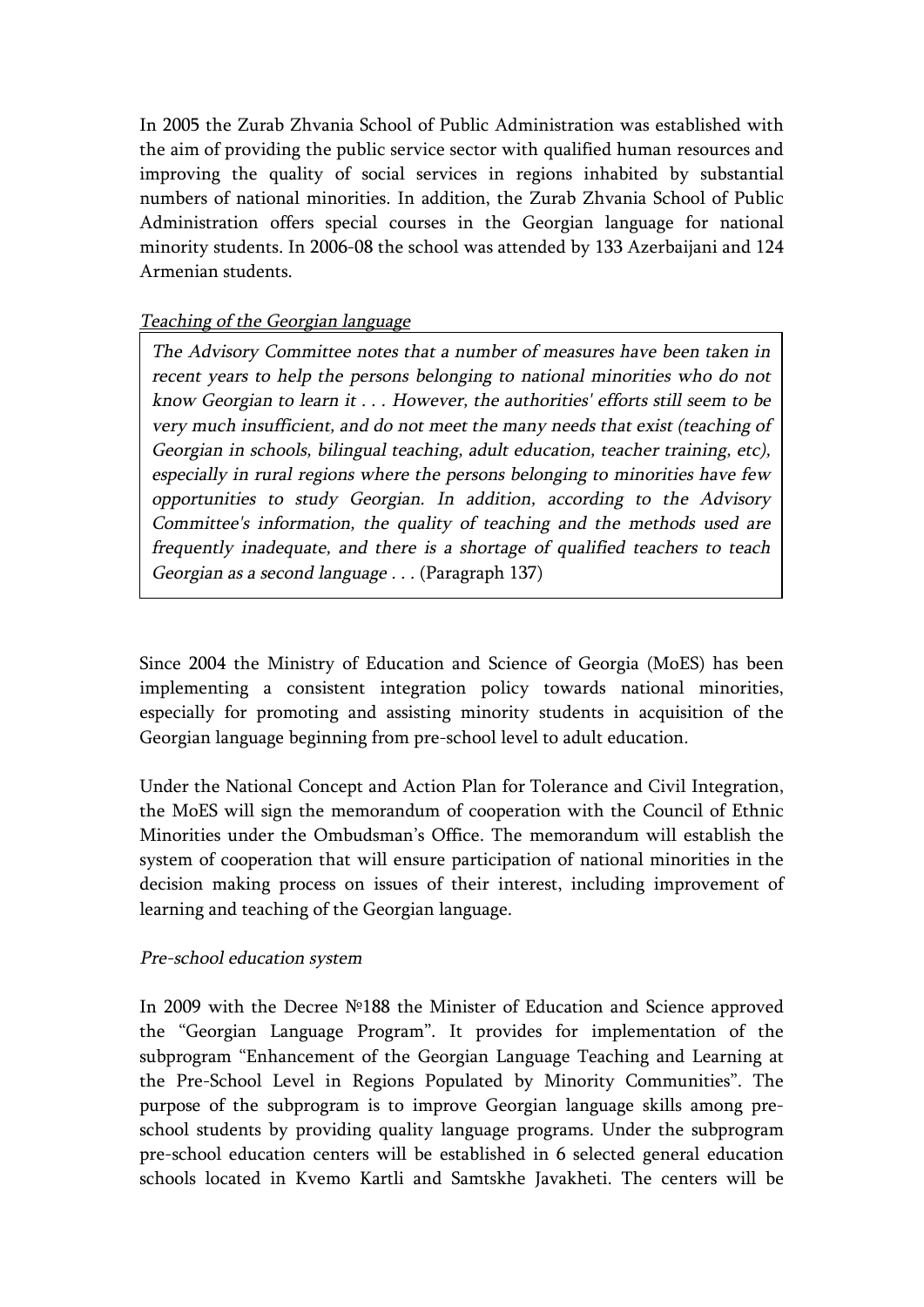equipped with necessary material and technical base. Special textbooks for teachers and students will be developed and published.

#### General education system

In 2008 the MoES with the support of the OSCE/HCNM has worked out "National Minorities' Integration through Multilingual Education: the Policy paper and Implementation Plan for 2009-2014". As defined in the implementation plan "Multilingual Instruction Support Program" has been approved by the Decree №185 of the Minister of Education and Science. The program aims at:

- Establishing the educational system as a main instrument for national minorities' integration into the larger Georgian society;
- Establishing the educational system as a main instrument for fostering tolerance and developing civil society;
- Improving acquisition of the state language and minority languages at general educational institutions;
- Ensuring elaboration and implementation of national minority educational programs in line with above-mentioned goals while promoting preservation of cultural and linguistic identity of national minorities.

The program builds upon the results and best practices of Multilanguage education (MLE) project (Cimera/OSCE/HCNM, 2006-2008) that created methodological tools and training programs piloted at primary schools in regions inhabited by substantial numbers of national minorities. Considering that development and integration of multilingual education programs nationwide requires considerable institutional and human capacity building, as well as development of monitoring and evaluation mechanisms, the MoES decided to start in 2009 with development and piloting of the MLE programmes' integration mechanisms in 40 non-Georgian language public schools. The MLE programmes' samples for all stages of education will be developed by the National Curriculum and Assessment Center (NCAC). The MLE handbook for schools, as well as teaching and learning supplementary materials will also be developed and distributed among minority language schools.

#### Adult education

In 2007 adult education centers, "Language Houses", have been established in Samtskhe-Javakheti (Akhalkalaki and Ninotsminda municipalities). The centers serve members of different social groups, including teachers, public servants and social workers. In 2008 the centers provided Georgian language courses to 682 attendees. In addition, Georgian language learning centers will be established in Kvemo Kartli (Bolnisi and Dmanisi municipalities).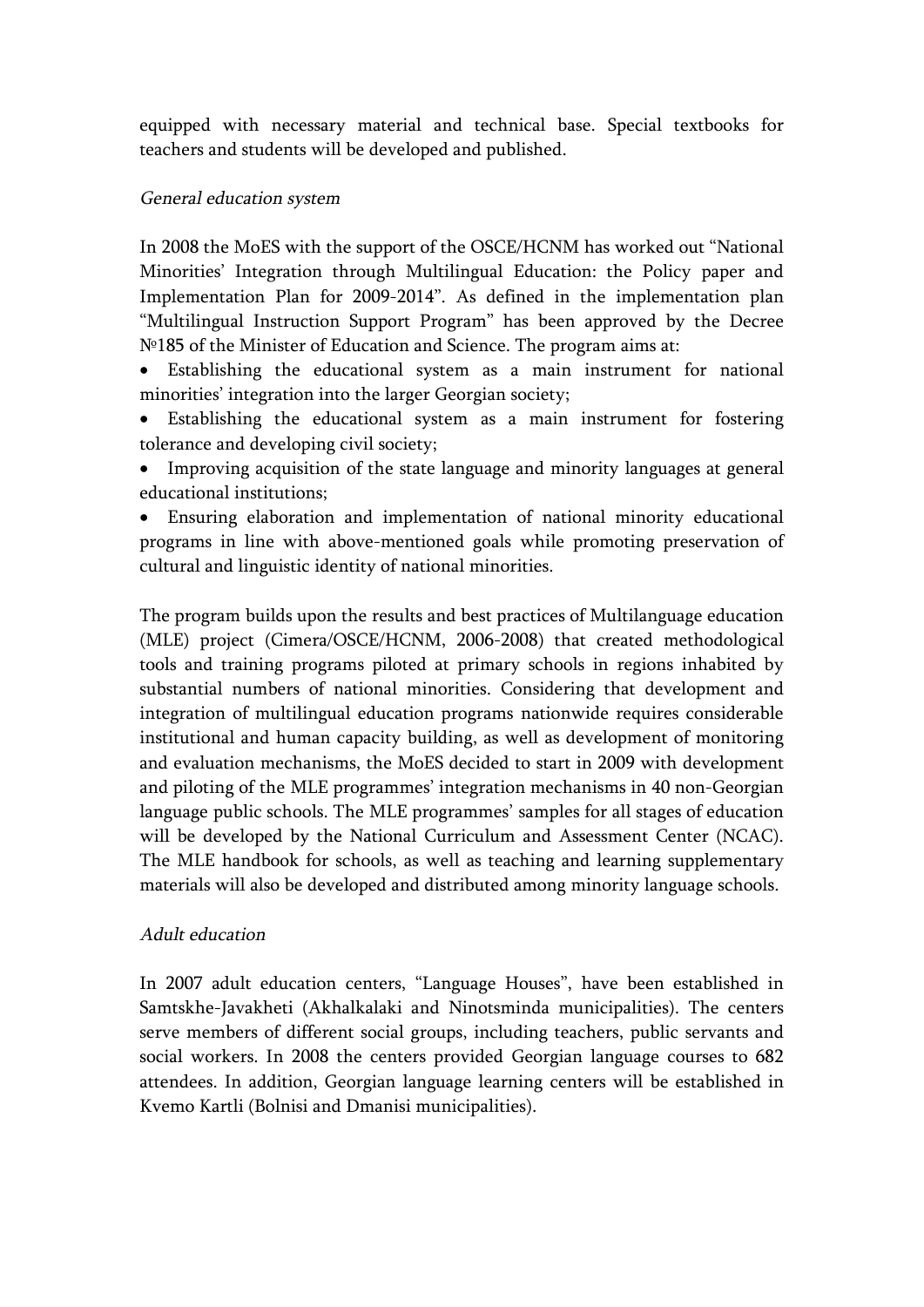A particular problem arises in respect of history teaching, with the persons belonging to national minorities disputing the way in which their history is presented in school textbooks. The Advisory Committee is aware that history teaching is a highly sensitive subject in the Caucasus. It nevertheless calls on the Georgian authorities to ensure an objective and pluralistic approach to the teaching of history and to improve the content of history textbooks, drawing on proposals that might be made by boards of historians including persons belonging to national minorities . . . (Paragraph 140)

The reform process of the national curriculum is supported by simultaneous development and introduction on new textbooks. The National Curriculum and Assessment Center (NCAC) has adopted the new procedure for textbook development that envisages close cooperation between curriculum experts, schools and publishers. Prior to introduction in general education schools, new textbooks are licensed by the NCAC for piloting, piloted and evaluated based on the quality of textbook alignment with the national curriculum and educational standards.

Considering the afore-mentioned procedure, all licensed history textbooks encompass the contribution/history of national minorities in the creation of the history of Georgia. In addition, several history textbooks and teachers' supplementary materials have been developed in order to promote multiperspective approach as the main tool of history teaching ("Living in Diversity," "Using Different Approaches in History Teaching" and etc.).

# Article 13

# Private education in minority languages

The Advisory Committee has been informed of the various steps taken to obtain from Georgian authorities' permission for [an Armenian-language or a multilingual] university to be set up [in Akhalkalaki], so far without success. It has also understood from its dialogue with the authorities that they were not opposed to the setting up of such an institution. It therefore expects the authorities to continue their discussions on this subject with the persons concerned and to ensure that no unjustified obstacle impedes the exercise by the persons belonging to national minorities of their right to set up and manage their own private educational establishments, as set out in Article 13 of the Framework Convention. (Paragraph 142)

The Government of Georgia welcomes private initiatives aimed at improving access to higher education by national minorities. It is ready to continue dialogue with relevant stakeholders and ensure that every issue related to creation of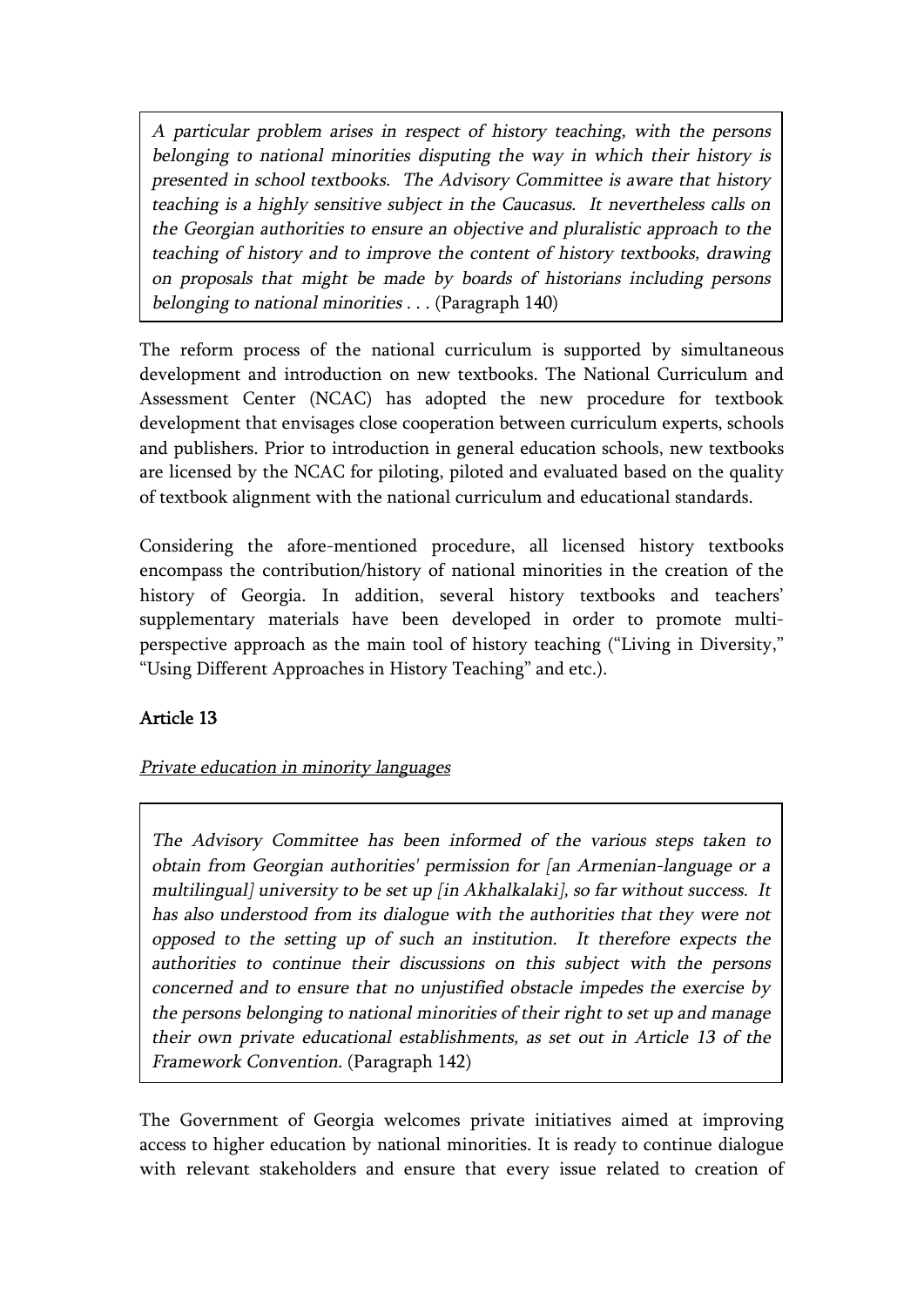private educational institutions is resolved in full compliance with the Georgian legislation and international agreements. The illustration of this attitude is the "Akhalkalaki Higher Education Institution - College" which has obtained the license for higher educational activity on 10 January 2008 and has already admitted students for the 2008-09 academic year.

On 14 November 2008 the Ministry of Education and Science (MoES) has received a letter from several Armenian NGOs operating in Samtskhe-Javakheti. It did not constitute a formal request for license or permission to establish the private university, but contained the recommendation to the Government of Georgia about creating Armenian-Georgian state university. The MoES has replied by explaining the procedures to follow for obtaining the license and expressed its willingness to provide additional information. Since then, no further enquiries or letters have been received by the MoES. The Government of Georgia is of the view that there are no unjustified obstacles for setting up a private university, but at the same time believes that the Framework Convention does not oblige the contracting states to create a state university. Nonetheless, since 1920 the cathedra of Armenology exists with the Ivane Javakhishvili Tbilisi State University. It offers courses in a) Armenian language, its history and dialectology; b) Armenian literature and folklore; c) history of Armenia, historiography, epigraphypaleography, and history of the Armenian Church.

# Article 15

#### Institutional structures

According to the representatives of national minorities, the existence of several State structures with responsibilities in this field complicates their dialogue with the authorities. They believe that decision-making capacity and responsibility are thereby dispersed and weakened. They also deplore the lack of contact points for minority issues at local level. The Advisory Committee considers that it would be necessary to clarify the responsibilities of the various actors involved in minority policy and to identify a structure responsible for coordinating Government policy on the protection of national minorities . . . (Paragraph 144)

The National Concept and Action Plan for Tolerance and Civil Integration clearly defines responsibilities of those state agencies engaged in determining and implementing the state policy on national minorities. In particular, the State Ministry of Reintegration is responsible for coordinating implementation of the Action Plan. Before 5<sup>th</sup> of every month government agencies implementing the Action Plan will present their reports to the State Ministry of Reintegration. On December 10<sup>th</sup> every year, the State Ministry of Reintegration will present its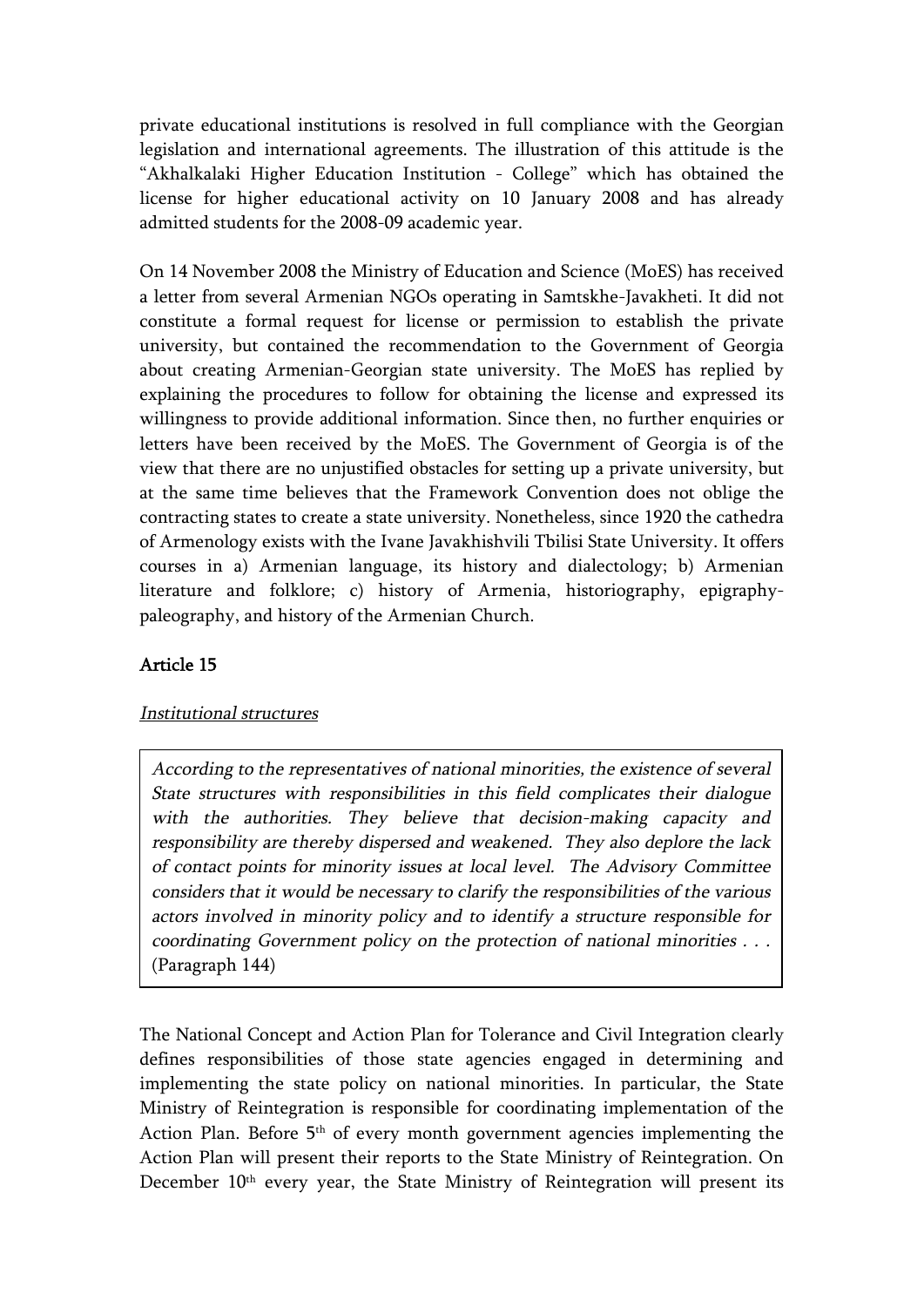report to the Government and the Civil Integration and Tolerance Council under the President of Georgia on implementation of the Action Plan. The President's Council will monitor the implementation process, develop recommendations and consider proposals on changes and amendments to the Action Plan.

The Action Plan also provides for creation of regional councils with the Offices of President's regional representatives in Kvemo Kartli, Samtskhe-Javakheti, Shida Kartli, Kakheti and Imereti, and with the Government of the Autonomous Republic of Adjara. The regional councils will consist of local national minority organizations and will perform advisory functions on civil integration issues.

### Participation in public affairs: elected assemblies

. . . Representatives of the Armenian minority informed the Advisory Committee that the existing electoral and administrative divisions, particularly in Samtskhe-Javakheti, prevent equality of voting rights from being achieved, with municipalities where there is an Armenian majority corresponding to far fewer electoral constituencies than those where persons belonging to the majority population live . . . (Paragraph 148)

The problem of electoral divisions is not specific to Samtskhe-Javakheti, but common across Georgia with bigger cities receiving far less representation in the elected bodies on both local and national level. In 2009 the Parliamentary working group has been set up to address shortcomings in the existing electoral legislation of Georgia. The question of electoral boundaries will also be discussed by the working group and any concerns will be taken into account.

## Participation in the public service and in the executive

The Advisory Committee expresses its concern at the under representation of persons belonging to national minorities in the executive, particularly in posts of responsibility . . . (Paragraph 151)

Given the lack of the integrated mechanism for determining the ethnic origin of civil servants it is impossible at this stage to show the positive dynamic in recruiting persons belonging to national minorities to the public service as witnessed by the police (see also comments on paragraph 78) and appointment of national minorities to the offices of high responsibility. In particular, two ministers, several deputy ministers, two advisers of the President of Georgia and many other high ranking officials are self-declared national minorities. The Parliament of Georgia is currently working on the draft law on personal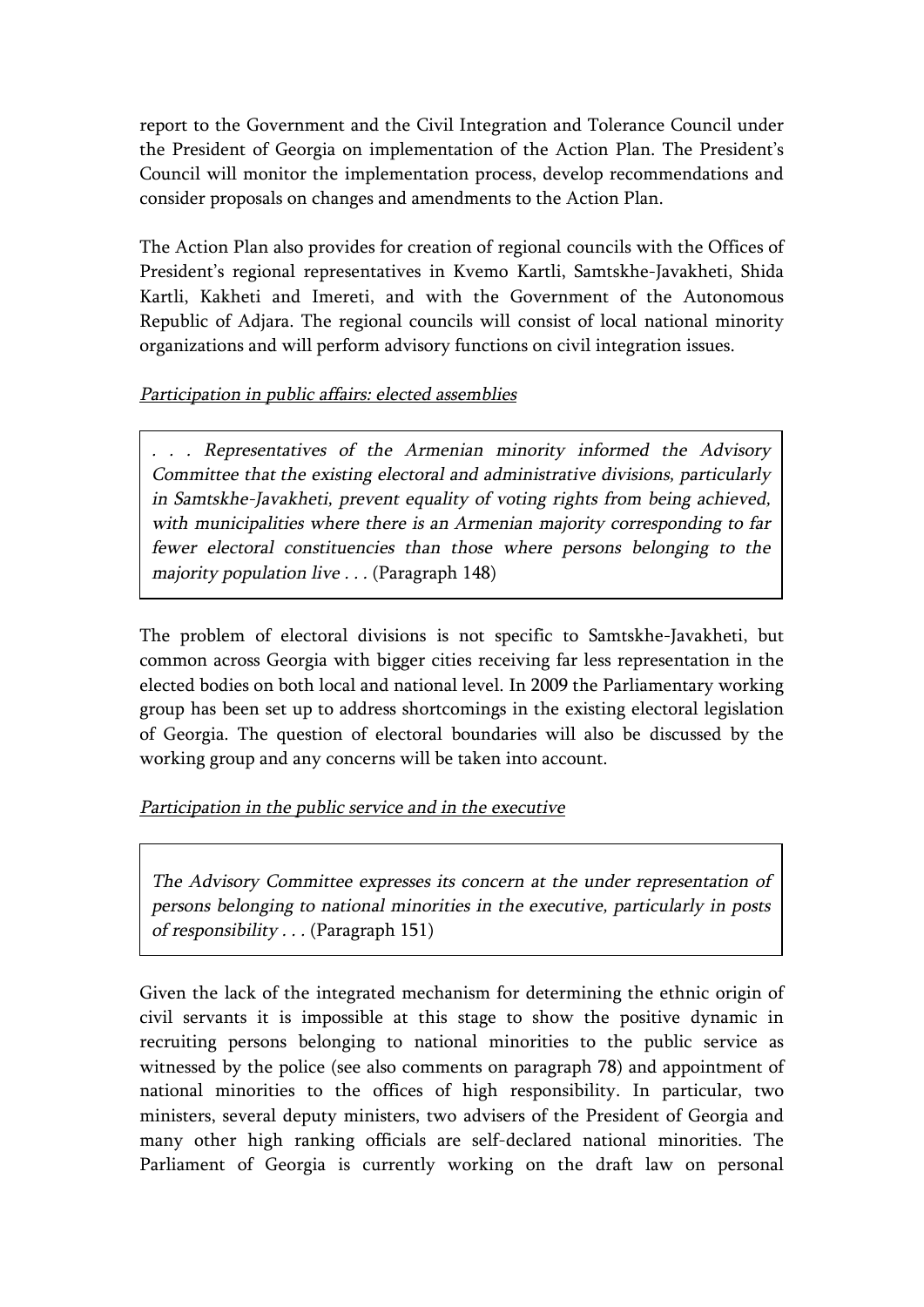information that will provide possibility of developing the unified approach towards increasing recruitment of persons belonging to national minorities.

### Consultative mechanisms for national minorities

While it welcomes the existence of the Council for Ethnic Minorities, the Advisory Committee deeply regrets that insufficient account has been taken of the recommendations that it has prepared and addressed to various relevant ministries and to Parliament . . . (Paragraph 156)

The recommendations made by the Council of Ethnic Minorities under the Ombudsman's Office have been given sufficient account by the Government of Georgia. Recommendations already fulfilled are as follows:

5.1.1 The Ministry of Culture, Monuments Protection and Sports is recommended to design and implement a respective state program for the preservation and development of the traditions and cultural heritage of the national minorities

See comments on the paragraph 63.

5.1.3 The State Council for Integration and Tolerance is recommended to devise main trends and strategy of the state policy for providing adequate access to information for national minorities and include them the State concept for the protection and integration of National Minorities. It is further recommended that the council cooperates with minority representatives in the process

The National Concept for Tolerance and Civil Integration defines improving national minorities' access to information as one of its strategic priorities. In particular, rehabilitation of the public broadcaster's transmission system to improve its coverage in regions inhabited by national minorities, support for broadcasting programs and print media in minority languages and ensuring participation of national minorities in TV and radio programs are contained in the Action Plan.

The Memorandum of Cooperation was signed between the Civil Integration and Tolerance Council under the President of Georgia and the Council of Ethnic Minorities under the Ombudsman's Office in 2008. There has been constant cooperation between the President's Council and the Council of Ethnic Minorities in the drafting process of the National Concept and Action Plan for Tolerance and Civil Integration.

5.1.5 The GPB is recommended to support shows and programs enhancing civil, social and cultural integration and ensure regular production and broadcasting of TV and radio programs raising awareness and increasing familiarity of Georgian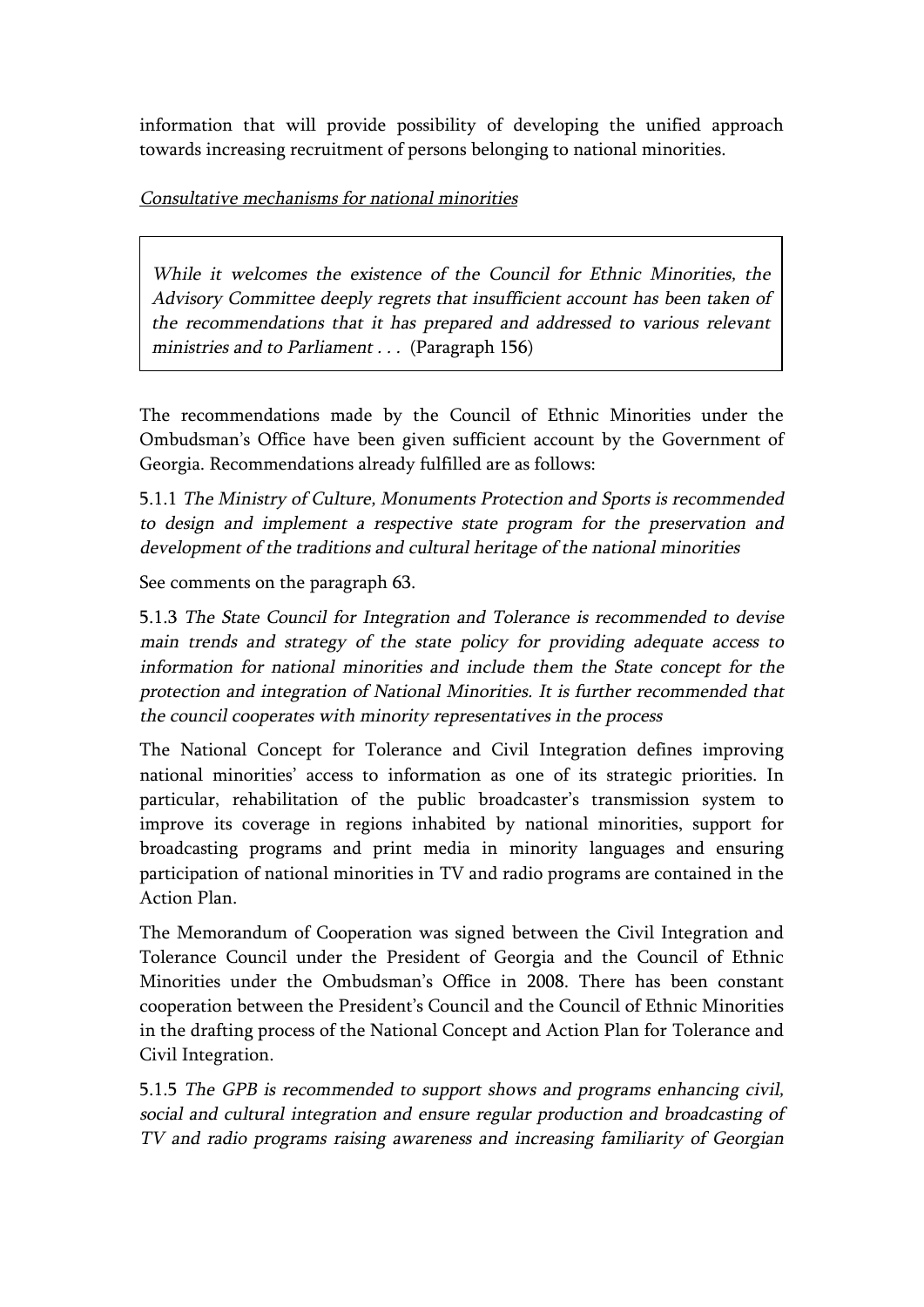citizens with the history and culture of the ethnic minorities residing in Georgia, as well as their input and contribution to the development of the Georgian state

See comments on the paragraph 71.

5.1.6 The Georgian government is recommended to increase support to the state language teaching programmes in the regions compactly populated by national minorities (where there is sufficient demand and necessity)

See comments on the paragraph 199.

5.1.7 The Georgian parliament, MoES, regional and local authorities, Public defender of Georgia are recommended to establish an inter-ministerial workgroup affiliated with the CNM which would evaluate the effectiveness of the existing state program for teaching the Georgian language to national minorities and elaborate recommendation on its improvement as needed

The National Council for Tolerance and Civil Integration under the President of Georgia, which is the intergovernmental body and consists of, inter alia, the deputy Minister of Education and Science of Georgia, has signed the memorandum of cooperation with the Council of Ethnic Minorities under the Ombudsman's Office. The President's Council is responsible for monitoring implementation and developing recommendations in respect of the National Concept and Action Plan for Tolerance and Civil Integration, including programs designed to assist national minorities in acquiring the state language.

In addition, under the Action Plan, the memorandum of cooperation will be signed between the Ministry of Education and Science and the Council of Ethnic Minorities. The memorandum will provide members of the Ombudsman's Council with the opportunity to submit recommendations and be consulted on issues on their interest, including on state language teaching programs.

5.1.8 The Georgian government is recommended to additionally fund pre-entrance training courses in Georgian language for school-leavers from public schools with non-Georgian instruction language

See comments on the paragraphs 199 and 131.

5.1.9 The Ministry of Education and Science of Georgia is recommended to create additional incentives/resources (stipends, scholarships etc.) for the students wishing to work in educational sector in minority regions after graduation

See comments on the paragraph 195.

5.1.10 Local self-governance units in minority regions of Georgia are recommended to introduce the system of funding the education of Georgian language instructors and other needed specialists for public schools in the respective administrative units.

The Government of Georgia considers this recommendation to be already fulfilled as the Ministry of Education and Science runs the special program which provides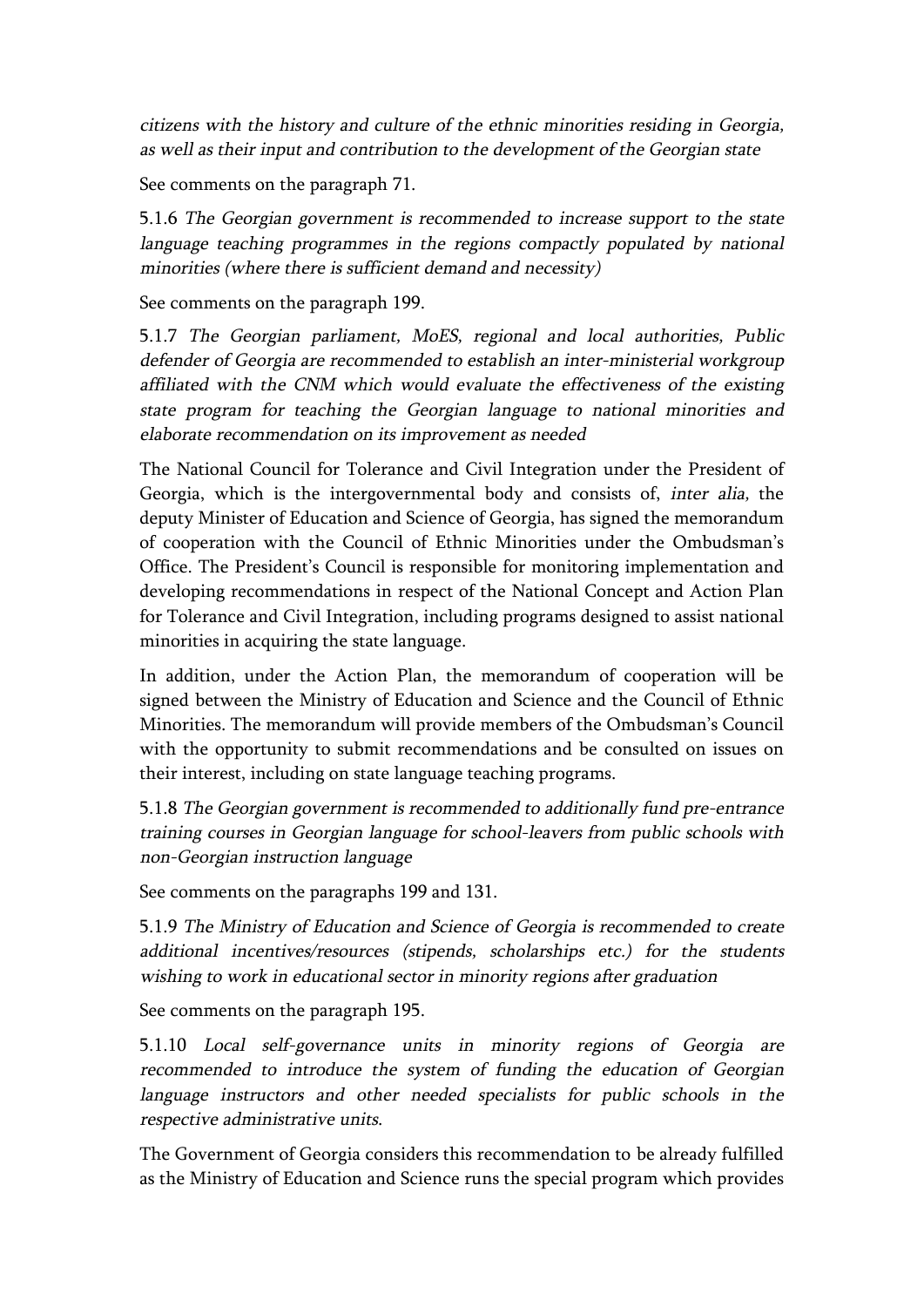high salaries for teachers of the Georgian language in regions inhabited by substantial numbers of national minorities. (See also comments on the paragraph 195)

5.1.12 The GPB is recommended to ensure preparation and airing of the programs promoting the history and culture of the ethnic minorities residing in Georgia, as well as their input and contribution to the development of the Georgian state

#### See comments on the paragraph 71.

5.1.13 The Georgian government and MoES are recommended to ensure that the textbooks utilized in Georgian public schools for teaching history, geography and civic education courses include information about culture, traditions, history, religion of various ethnic groups residing in Georgia as well as information about their input and contribution to the development of the Georgian state. The textbooks should promote the cultural diversity, tolerance and inter-cultural dialogue. The engagement of national minorities in the process of preparation of such textbooks is highly recommended

See comments of the paragraphs 71, 98 and 140.

#### Participation in social and economic life

The Advisory Committee notes that a significant proportion of persons belonging to national minorities is particularly affected by unemployment and poverty, mainly because they live in regions which are highly disadvantaged both economically and in terms of infrastructure, and which have poor links with the rest of Georgian territory, not only for reasons of history, geography and climate, but also because of an unequal redistribution of resources between regions. This particularly applies to the regions of Samtskhe-Javakheti and Kvemo-Kartli . . . (Paragraph 157)

#### Equation transfers

The "Law on the Budget of Local Self-Governing Units" provides for yearly equating transfers from the central budget to ensure equation of financial resources available among different municipalities in exercising their exclusive competences. The amount of equation transfers is determined based on objective criteria, including the difference between increase of budget costs and incomes of local self-governing units. Thus, one and the same formula applies to all municipalities, which does not support the claim that resources are unequally distributed between regions inhabited by substantial number of national minorities and other regions of Georgia.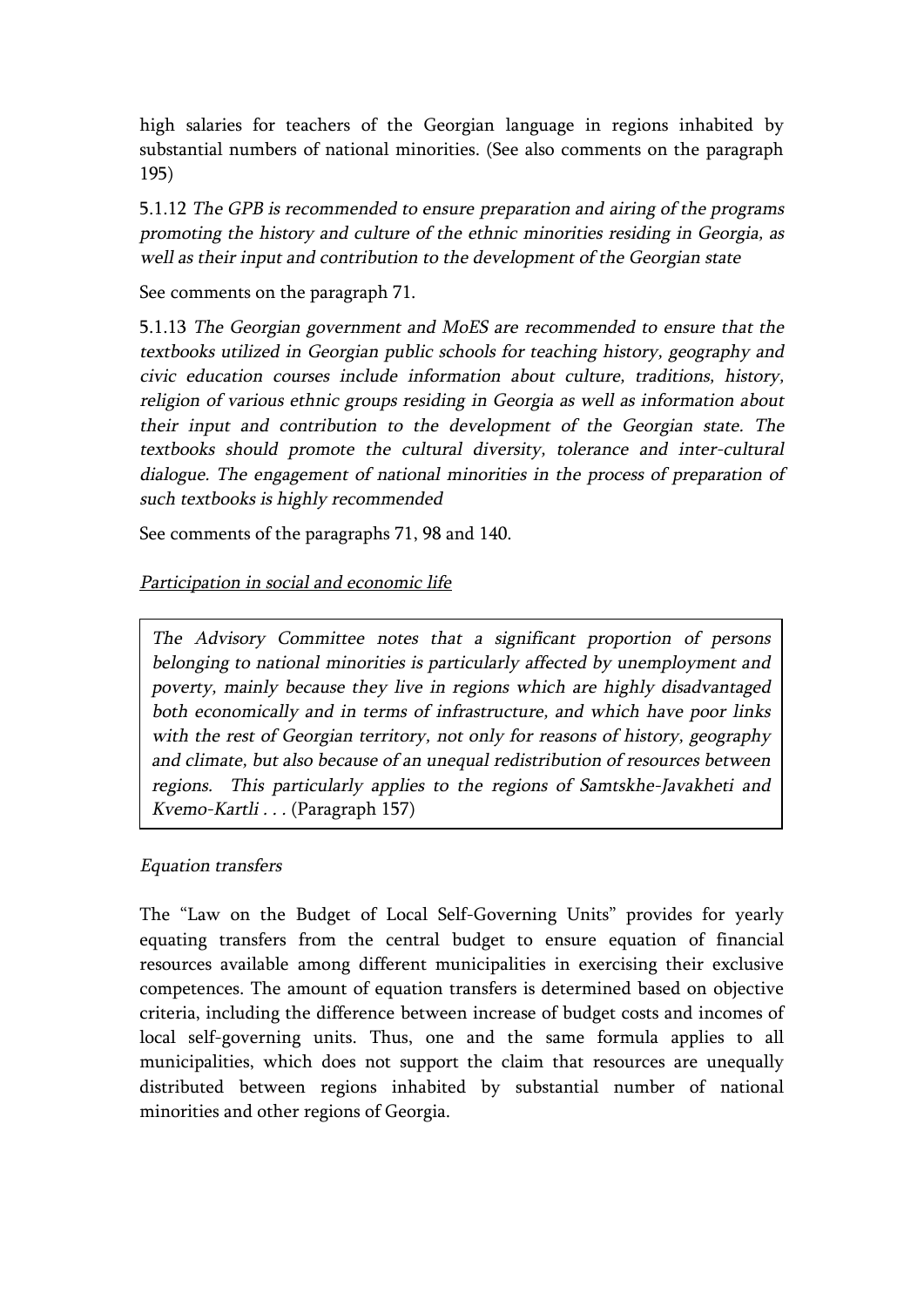### The Cheap Credit Program

The Government of Georgia runs the Cheap Credit Program aimed at boosting employment and developing local small and medium entrepreneurships by improving access to credit at low interest rates. The Program has also allowed city municipalities in minority-populated areas to implement the following projects: technological re-equipment of rose essential oils and wood processing factories in Lagodekhi and Telavi, Kakheti region (GEL 255,000); development of construction materials production and honey production in Gardabani, Kvemo Kartli region (GEL 900,000); opening of places of milk delivery, and development of livestock farming and foodstuffs production in Ninotsminda, Akhaltsikhe and Aspindza, Samtskhe-Javakheti (GEL 5,192,000); the technological re-equipment of a grain crops processing factory in Kaspi, Shida Kartli region (GEL 330,000); equipment of a wood-pulp and shavings factory and twisted furniture producing factory in Mtskheta, Mtskheta-Mtianeti region (GEL 561,500).

### Millennium Challenge Program

The main goal of Georgia's Millennium Program is eradication of poverty through economic development. Program funds are used for the rehabilitation of infrastructure and development of manufacturing industry in the regions. The program encompasses several ongoing projects.

Rehabilitation of the central road in Samtskhe-Javakheti with overall cost of 65 million USD: the rehabilitation works are being carried out on the Partskhisi-Gokhnari (Tetritskaro municipality), Gokhnari-Nardevi (Tsalka municipality), and Nardevi-Satkhe (Ninotsminda municipality) sections of the road. This is a threeyear project and envisages conclusion of works by 2011. With the rehabilitation of the transport network and building bypass roads in these districts the project will create encouraging conditions for the development of trade, tourism, and other types of business activity.

Rehabilitation of the main north-south gas pipeline: the second phase of rehabilitation works on the main gas pipeline has been launched in January 2008. The project aims to rehabilitate damaged sections of the Main North-South Gas Pipeline, ensuring security and reliability of the gas supply to the country, as well as preventing ecological pollution.

Development of Regional Infrastructure: the project involves rehabilitation of the Bakuriani (Samtskhe-Javakheti) water-supply system and will be finished by 2010. The goal is to provide the local population with a 24-hour healthy water-supply, which will significantly improve conditions for tourism and business development, and increase agricultural productivity and competitiveness.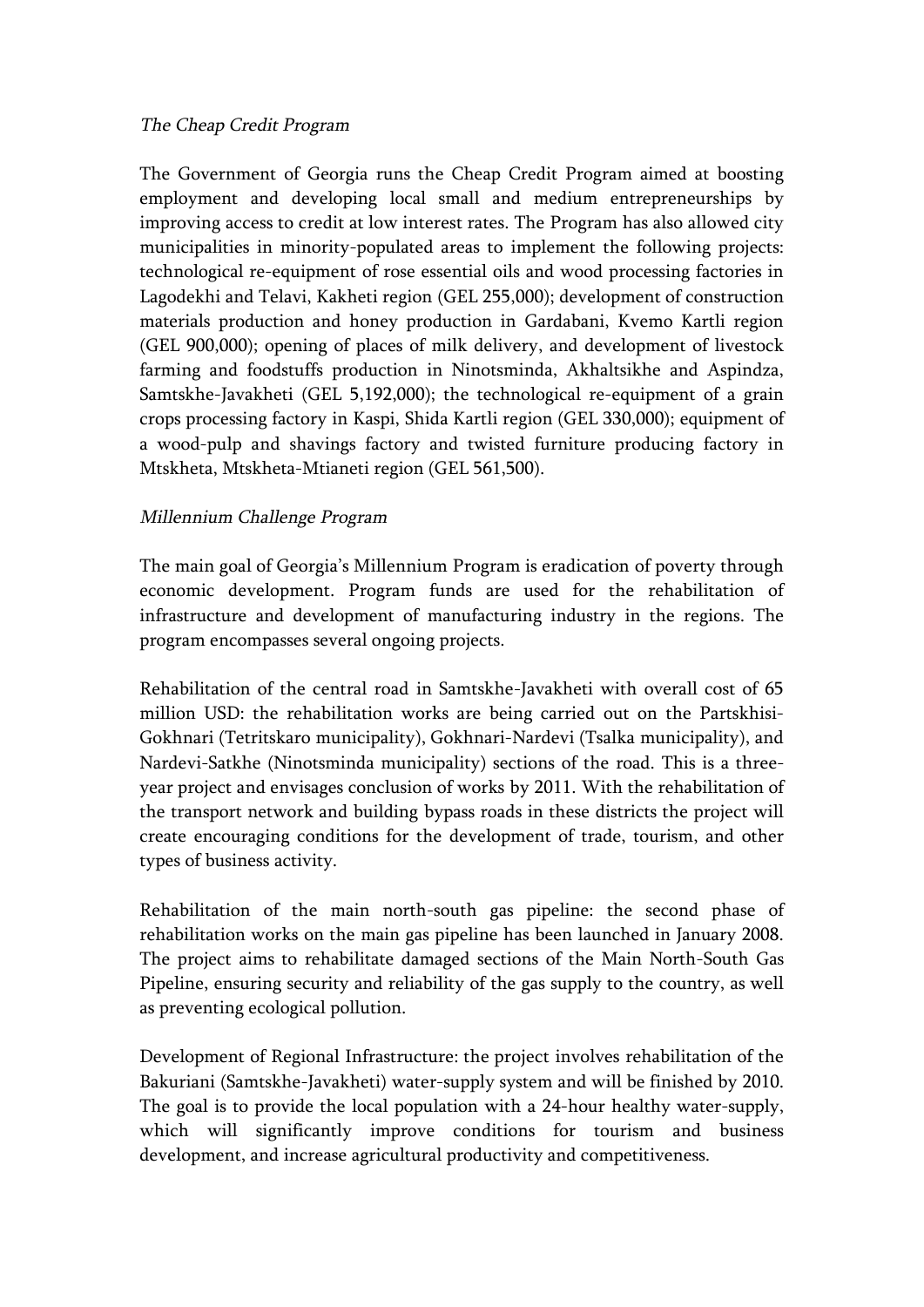Agri-business Development Project: the project encompasses Kakheti, Kvemo Kartli, Shida Kartli, and Imereti regions. The goal is to turn small-scale farms into commercial, profitable agribusinesses through grant investments, technical assistance and provision of market information. It is planned to fund approximately 250 projects by 2011 creating 2,450 jobs in these areas and indirectly benefiting approximately 54,000 farmers.

## Access to employment and economic activities

. . . Furthermore, the Advisory Committee has been informed that access to various occupations in the spheres of education, social services, etc, increasingly depends on success in the Georgian language tests, further reducing the opportunities for persons belonging to national minorities to find employment in the public sector (see also remarks in respect of Articles 10 and 14 above). The Advisory Committee urges the Georgian authorities to ensure that the setting of language tests does not constitute an insurmountable obstacle to the recruitment or retention in public-sector employment of persons belonging to national minorities . . . (Paragraph 159)

By the end of 2009 the Ministry of Education and Science of Georgia and the National Examination Center plan to conduct schools principals' elections in those schools which did not elect their principles in 2007 competition. Minority language schools are among the participating schools. In order to place minority candidates at par with their peers from the majority, the MoES has developed the draft decree on the procedures of the elections. According to the draft, minority candidates will be able to take the qualification tests in their native languages. In addition, the MoES is introducing the subprogram "Preparation of School Principalship National Minority Candidates for Testing". The subprogram intends to offer special preparatory courses for national minority candidates and prepare those elected for the school principal's office.

## Privatization and access to land

. . . It notes that the adoption of the 2005 Law on privatization of State agricultural land has enabled certain inequalities in land distribution to be corrected, particularly relating to land adjoining the border. The Advisory Committee calls on the Georgian authorities to continue to give all due attention to this question, so as to ensure fair and equal access for all to the land privatization process, in so far as this has long-term implications for the effective participation in economic life of the persons belonging to national minorities . . . (Paragraph 162)